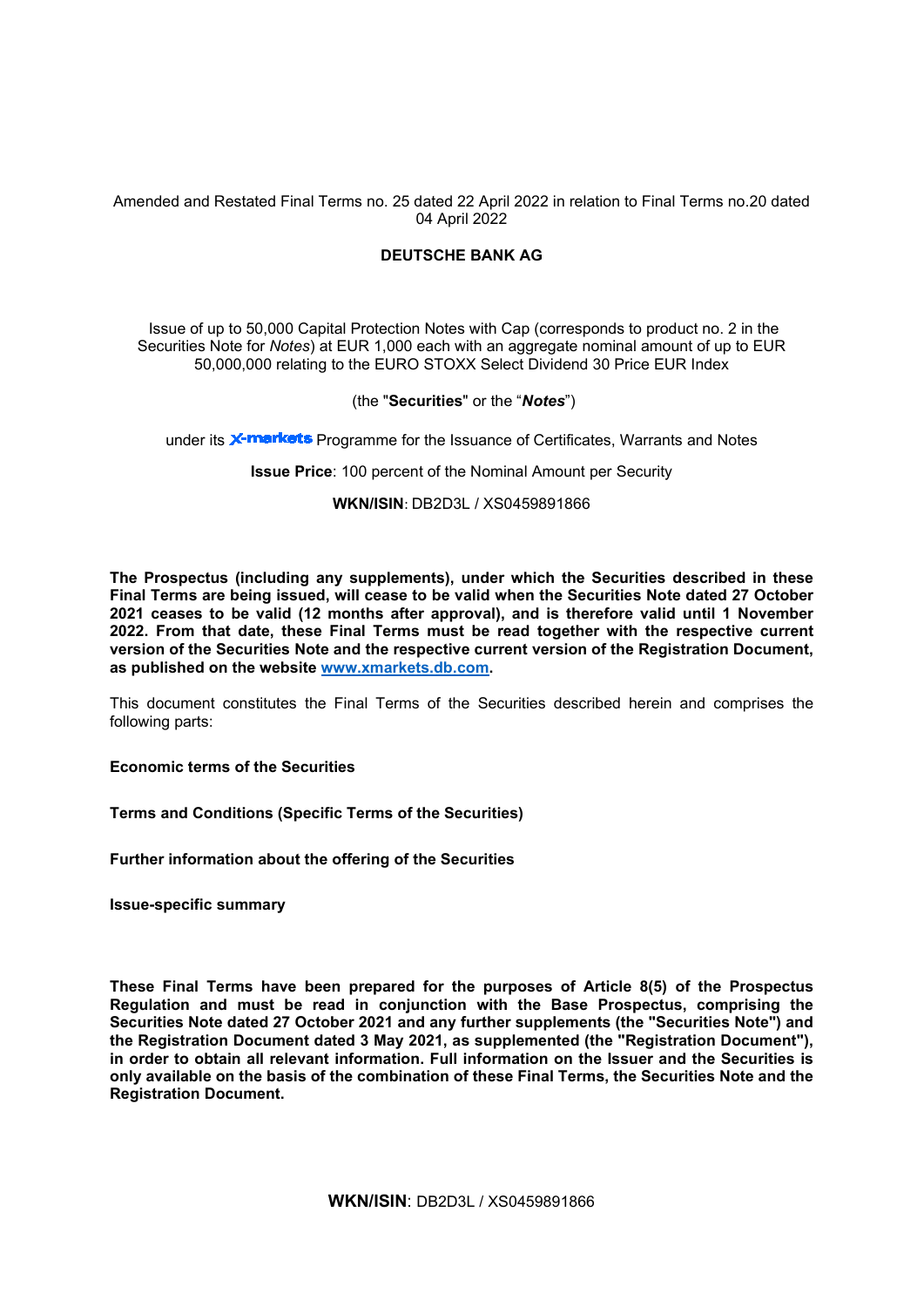**The Securities Note dated 27 October 2021, the Registration Document dated 3 May 2021, any supplements to the Base Prospectus or the Registration Document, and the Final Terms are published, in accordance with Article 21(2)(a) of the Prospectus Regulation, in electronic form on the Issuer's website [\(www.xmarkets.db.com\)](http://www.xmarkets.db.com/).**

**In addition, the Securities Note dated 27 October 2021 and the Registration Document dated 3 May 2021 and any supplements to the Base Prospectus or the Registration Document shall be available free of charge at the registered office of the Issuer, Deutsche Bank AG, Mainzer Landstrasse 11-17, 60329 Frankfurt am Main, and its Milan branch, Via Filippo Turati 27, 20121 Milan, Italy.**

# **A summary of the individual issuance is annexed to the Final Terms.**

Terms not otherwise defined herein shall have the meaning given in the General Conditions of the Securities set out in the Terms and Conditions.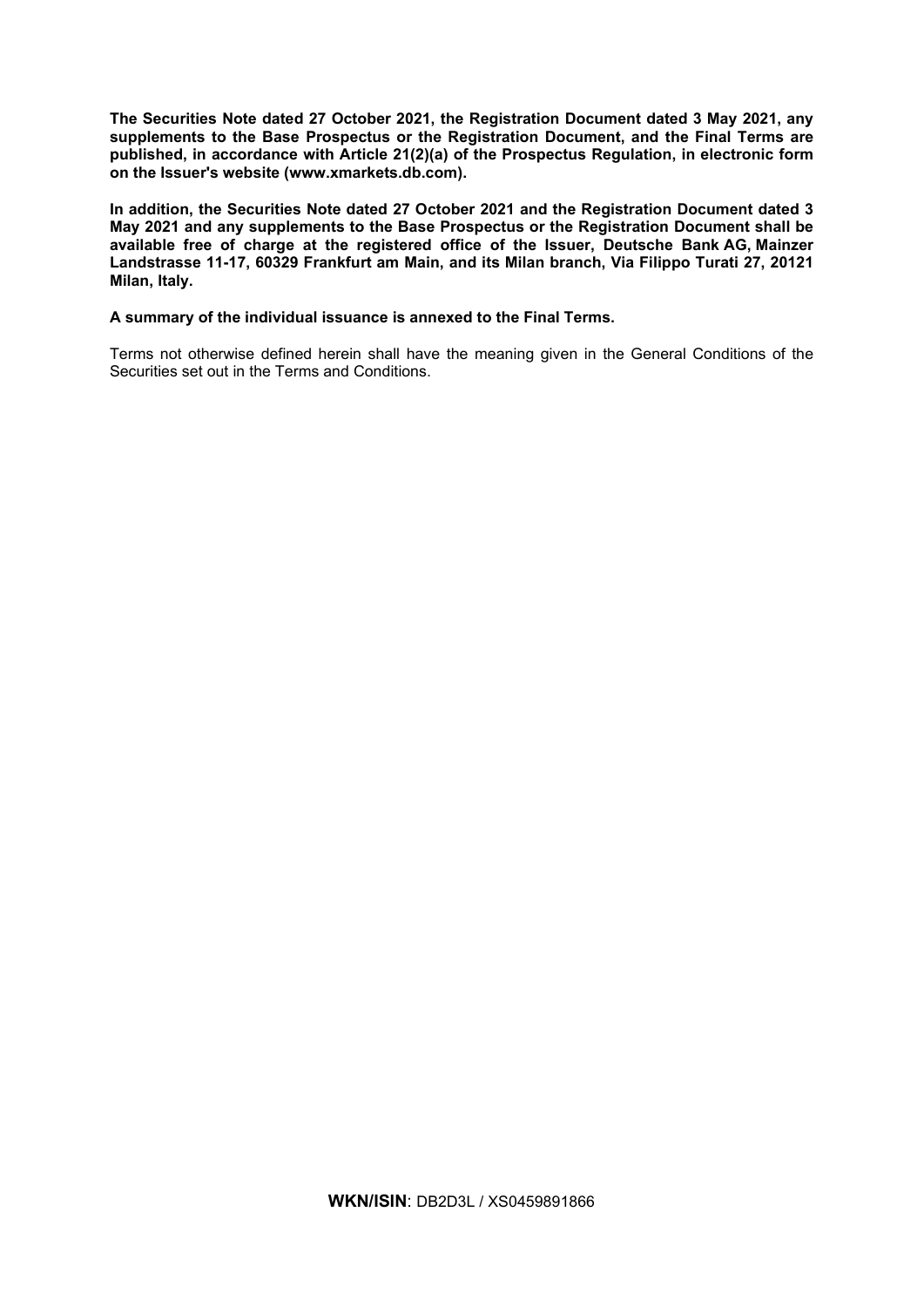# **Economic terms of the Securities**

The following description of the Security explains the economic terms of the Security and its characteristics.

# **Product No. 2: Capital Protection Note with Cap**

This Capital Protection Note with Cap is 100% capital protected at maturity. Capital protection means that redemption of the Capital Protection Note with Cap at maturity is promised at the Nominal Amount. The redemption, which will not take place until maturity, is not guaranteed by a third party, but solely assured by the Issuer and is therefore dependent on the Issuer's ability to meet its payment obligations.

Investors receive a minimum of the Nominal Amount and a maximum of the Maximum Amount on the Settlement Date.

- a) If the Final Reference Level is equal to or below the Strike, investors receive the Nominal Amount on the Settlement Date.
- b) If the Final Reference Level is above the Strike, but below the Cap, investors participate in the positive performance of the Underlying based on the Strike at maturity, if applicable with the Participation Factor, if specified in the Final Terms.
- c) If the Final Reference Level is equal to or above the Cap, investors receive the Maximum Amount on the Settlement Date.

In return for the capital protection, investors limit their possible return to the Maximum Amount.

Investors receive no payment of current income, such as interest.

Investors also have no claims to the/deriving from the Underlying.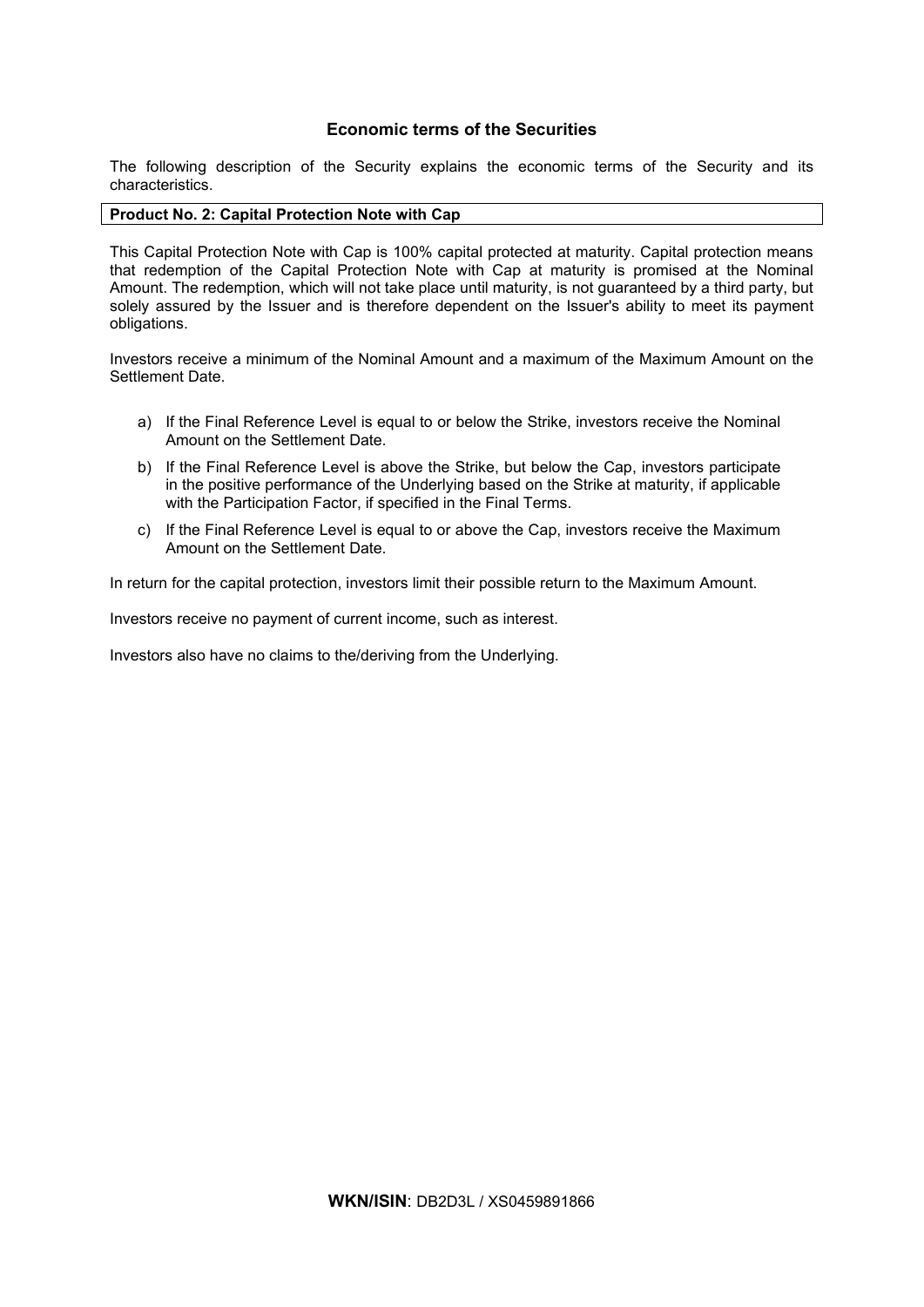# **Terms and Conditions**

The following "**Specific Terms of the Securities**" relating to the Securities shall, for the relevant Series of Securities, complete and put in concrete terms the General Conditions of the Securities for the purposes of such Series of Securities. The Specific Terms of the Securities and the General Conditions of the Securities together constitute the "**Terms and Conditions**" of the relevant Securities.

| Security Type            | Note / Capital Protection Note with Cap                                                                  |
|--------------------------|----------------------------------------------------------------------------------------------------------|
| <b>ISIN</b>              | XS0459891866                                                                                             |
| <b>WKN</b>               | DB2D3L                                                                                                   |
| Common Code              | 045989186                                                                                                |
| <b>Issuer</b>            | Deutsche Bank AG, Frankfurt am Main                                                                      |
| Number of the Securities | up to 50,000 Securities at EUR 1,000.00 each with an aggregate nominal<br>amount of up to EUR 50,000,000 |
| <b>Issue Price</b>       | 100 percent of the Nominal Amount per Note                                                               |
| <b>Underlying</b>        |                                                                                                          |
| Underlying               | Type: Index                                                                                              |
|                          | Name: EURO STOXX Select Dividend 30 Price EUR Index                                                      |
|                          | Index Sponsor: STOXX Limited                                                                             |
|                          | Bloomberg Page: SD3E Index                                                                               |
|                          | Reuters RIC: .SD3E                                                                                       |
|                          | Reference Source: as defined in §5(3)(k) of the General Conditions                                       |
|                          | Multi-Exchange Index: applicable                                                                         |
|                          | Related Exchange: as defined in §5 (3) (m) of the General Conditions                                     |
|                          | Reference Currency: EUR                                                                                  |
|                          |                                                                                                          |
| <b>Product Details</b>   |                                                                                                          |

| Settlement                 | Cash Settlement                   |
|----------------------------|-----------------------------------|
| <b>Settlement Currency</b> | Euro (" $EUR$ ")                  |
| <b>Nominal Amount</b>      | EUR 1,000 per Note                |
| Maximum Amount             | 130 percent of the Nominal Amount |

# **WKN/ISIN**: DB2D3L / XS0459891866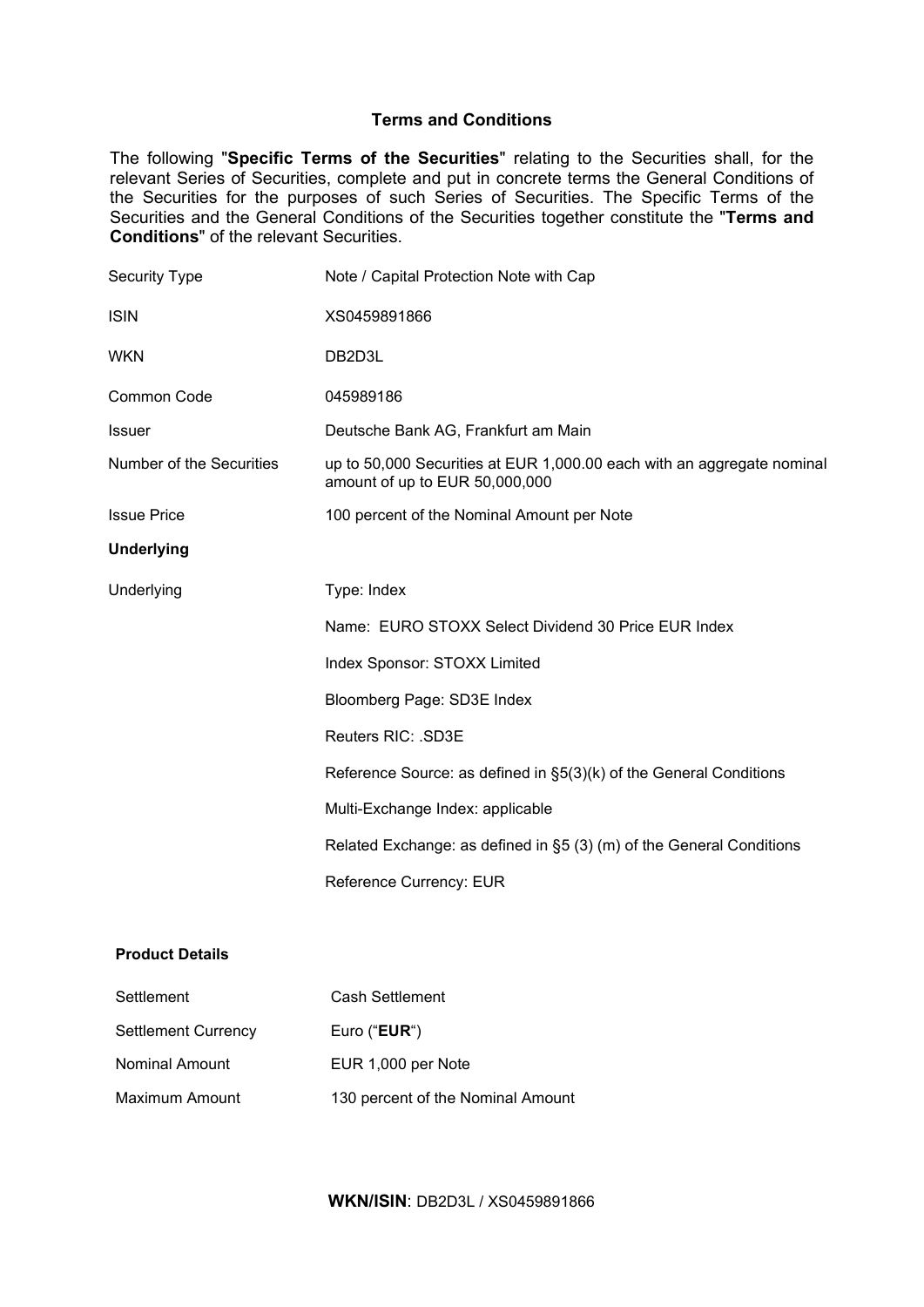| <b>Participation Factor</b>                                                                        | 100 per cent.                                                                                                                                                                                                                     |  |
|----------------------------------------------------------------------------------------------------|-----------------------------------------------------------------------------------------------------------------------------------------------------------------------------------------------------------------------------------|--|
| Initial Reference Level                                                                            | The Reference Level on the Initial Valuation Date                                                                                                                                                                                 |  |
| <b>Final Reference Level</b>                                                                       | The Reference Level on the Valuation Date                                                                                                                                                                                         |  |
| Reference Level                                                                                    | In respect of any day, an amount (which shall be deemed to be a<br>monetary value in the Settlement Currency) equal to the Relevant<br>Reference Level Value on such day quoted by or published on the<br>Reference Source.       |  |
| Relevant Reference Level<br>Value                                                                  | The official closing level of the Underlying on the Reference Source.                                                                                                                                                             |  |
| Coupon Payment                                                                                     | Coupon Payment does not apply                                                                                                                                                                                                     |  |
| Cap                                                                                                | 130 per cent. of the Initial Reference Level                                                                                                                                                                                      |  |
| <b>Strike</b>                                                                                      | 100 per cent. of the Initial Reference Level                                                                                                                                                                                      |  |
| Specific definitions applicable to the Securities - Product No. 2 Capital Protection Note with Cap |                                                                                                                                                                                                                                   |  |
| Cash Amount                                                                                        | a) If the Final Reference Level is less than or equal to the Strike,<br>the Nominal Amount;                                                                                                                                       |  |
|                                                                                                    | if the Final Reference Level is greater than the Strike, but less<br>b)<br>than the Cap, an amount equal to:                                                                                                                      |  |
|                                                                                                    | the sum of:                                                                                                                                                                                                                       |  |
|                                                                                                    | (A) the Nominal Amount; and                                                                                                                                                                                                       |  |
|                                                                                                    | $(B)$ the product of $(x)$ the Nominal Amount and $(y)$ the<br>Participation Factor and (z) the quotient of the difference<br>between the Final Reference Level and the Strike (as<br>numerator) and the Strike (as denominator); |  |
|                                                                                                    | c) if the Final Reference Level is equal to or greater than the Cap,<br>the Maximum Amount;                                                                                                                                       |  |
|                                                                                                    | provided that the Cash Amount will not be greater than the Maximum<br>Amount.                                                                                                                                                     |  |
| <b>Relevant Dates</b>                                                                              |                                                                                                                                                                                                                                   |  |
| <b>Issue Date</b>                                                                                  | 29 April 2022                                                                                                                                                                                                                     |  |
| <b>Initial Valuation Date</b>                                                                      | 26 April 2022                                                                                                                                                                                                                     |  |
| <b>Valuation Date</b>                                                                              | 29 October 2027                                                                                                                                                                                                                   |  |
| <b>Settlement Date</b>                                                                             | 05 November 2027 or, if such day is not a Business Day, the Settlement<br>Date is postponed to the next day which is a Business Day.                                                                                              |  |

**WKN/ISIN**: DB2D3L / XS0459891866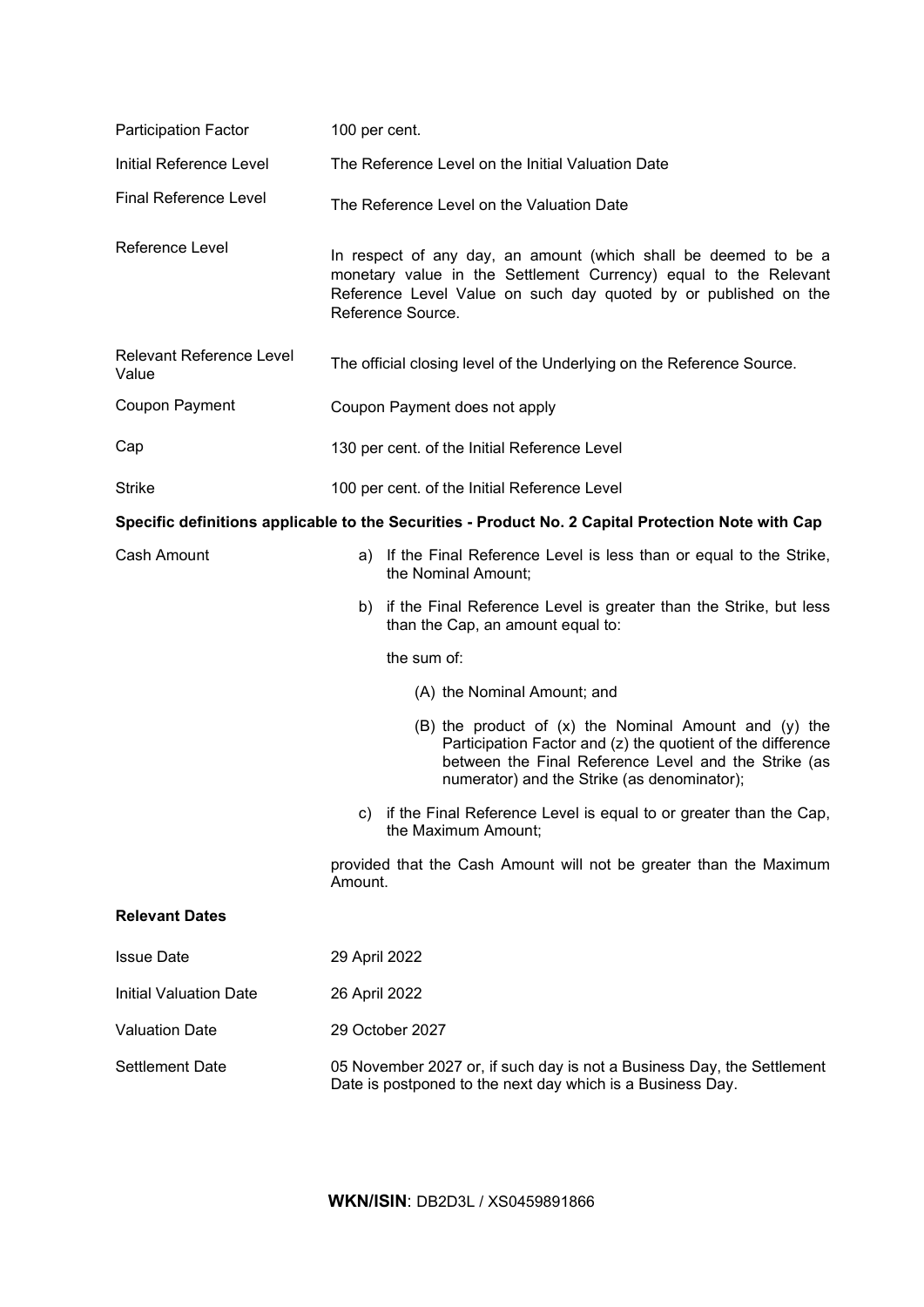# **Further Information**

| <b>Business Day</b>           | A day on which the Trans-European Automated Real-time Gross<br>settlement Express Transfer (TARGET2) system (or any successor<br>thereto) is open, and on which commercial banks and foreign exchange<br>markets settle payments in the Business Day Location(s) specified in the<br>Specific Terms of the Securities and on which each relevant Clearing<br>Agent settles payments. Saturday and Sunday and 24 December and 31<br>December of each year are not considered Business Days. |
|-------------------------------|--------------------------------------------------------------------------------------------------------------------------------------------------------------------------------------------------------------------------------------------------------------------------------------------------------------------------------------------------------------------------------------------------------------------------------------------------------------------------------------------|
| <b>Business Day Locations</b> | London                                                                                                                                                                                                                                                                                                                                                                                                                                                                                     |
| <b>Clearing Agent</b>         | Euroclear Bank S.A./N.V., 1 boulevard Albert II, 1210 Bruxelles, Belgium                                                                                                                                                                                                                                                                                                                                                                                                                   |
|                               | Clearstream Banking Luxembourg S.A., 42 avenue John F.Kennedy, L-<br>1855 Luxembourg                                                                                                                                                                                                                                                                                                                                                                                                       |
| Form of Securities            | Global Security in bearer form                                                                                                                                                                                                                                                                                                                                                                                                                                                             |
| Governing Law                 | German law                                                                                                                                                                                                                                                                                                                                                                                                                                                                                 |
| Minimum Redemption<br>payable | Applicable                                                                                                                                                                                                                                                                                                                                                                                                                                                                                 |
| Minimum Redemption            | The Nominal Amount                                                                                                                                                                                                                                                                                                                                                                                                                                                                         |
| <b>Correction Period</b>      | Two Business Days prior to the due date for any payment or delivery<br>under the Securities, the amount of which is determined in whole or in<br>part by reference to such value or price of the Reference Item.                                                                                                                                                                                                                                                                           |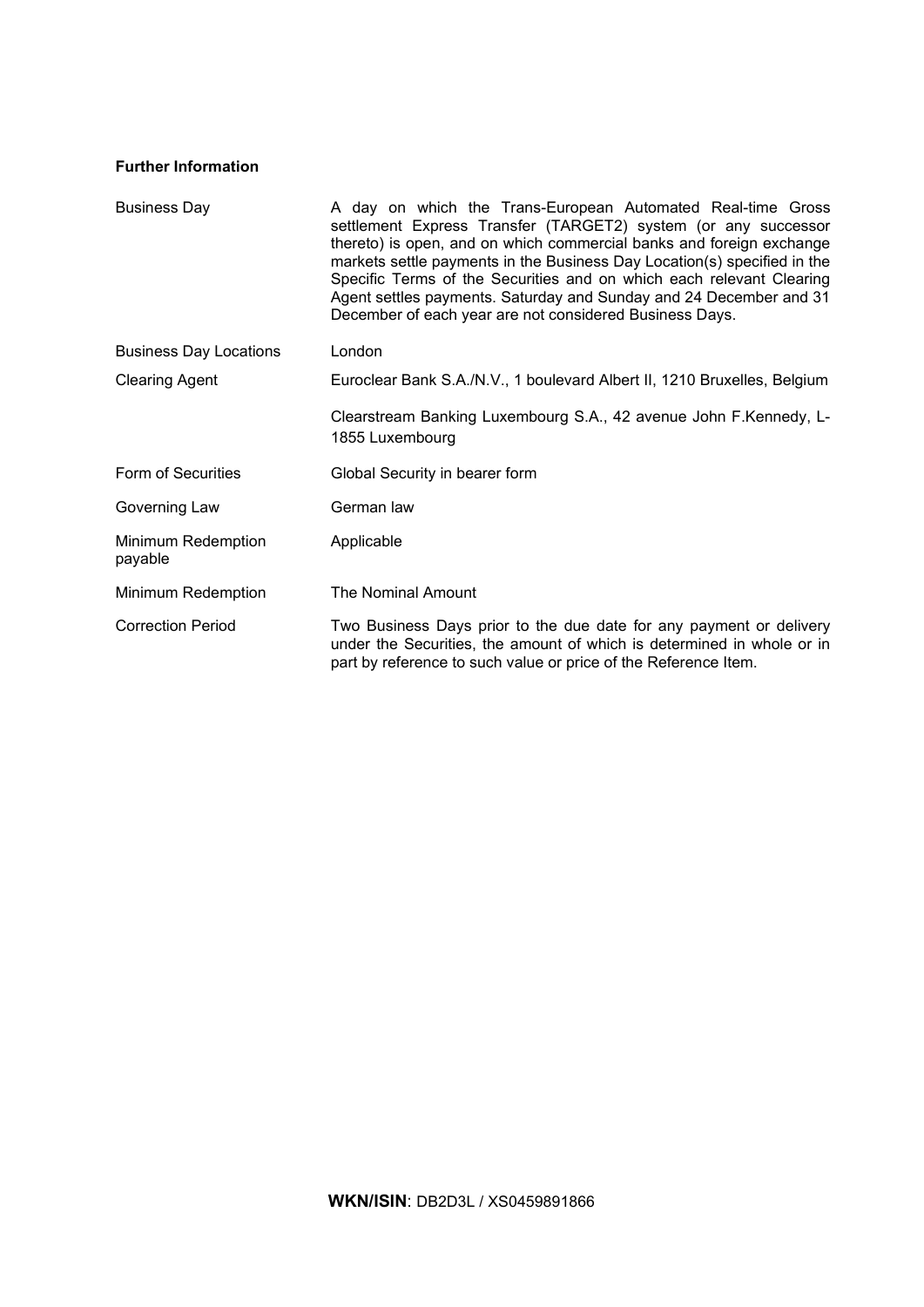# **Further information about the offering of the Securities**

# **Listing and trading**

| Listing and trading                                           | Application will be made to admit to trading the<br>Securities on the multilateral trading facility (MTF)<br>EuroTLX of EuroTLX SIM S.p.A., which is not a<br>regulated market for the purposes of Directive<br>2014/65/EU (as amended).                                                                                                                                                                                                                                                                                                                                                                                                                 |
|---------------------------------------------------------------|----------------------------------------------------------------------------------------------------------------------------------------------------------------------------------------------------------------------------------------------------------------------------------------------------------------------------------------------------------------------------------------------------------------------------------------------------------------------------------------------------------------------------------------------------------------------------------------------------------------------------------------------------------|
|                                                               | No application has been made to admit the Securities to<br>the regulated market of any exchange.                                                                                                                                                                                                                                                                                                                                                                                                                                                                                                                                                         |
| Minimum trade size                                            | <b>One Security</b>                                                                                                                                                                                                                                                                                                                                                                                                                                                                                                                                                                                                                                      |
| Estimate of total expenses related to<br>admission to trading | EUR 3,000                                                                                                                                                                                                                                                                                                                                                                                                                                                                                                                                                                                                                                                |
| <b>Offering of Securities</b>                                 |                                                                                                                                                                                                                                                                                                                                                                                                                                                                                                                                                                                                                                                          |
| Investor minimum subscription amount                          | One Security (EUR 1,000)                                                                                                                                                                                                                                                                                                                                                                                                                                                                                                                                                                                                                                 |
| Investor maximum subscription amount                          | Not Applicable                                                                                                                                                                                                                                                                                                                                                                                                                                                                                                                                                                                                                                           |
| The subscription period                                       | Applications to subscribe for the Securities may be<br>made through the Distributor from 04 April 2022<br>(inclusively) until the "Primary Market End Date" which<br>is 26 April 2022 (inclusively) (subject to adjustment)<br>during the hours in which banks are generally open for<br>business in Italy, except for the "door-to-door" offer for<br>which the Subscription Period will be from, and<br>including, 04 April 2022 to, and including, 22 April 2022<br>and except for the offer using "distance marketing<br>techniques" for which the Subscription Period will be<br>from, and including, 04 April to, and including, 15 April<br>2022. |
|                                                               | The Issuer reserves the right for any reason to reduce<br>the number of Securities offered.                                                                                                                                                                                                                                                                                                                                                                                                                                                                                                                                                              |
|                                                               | In the event that, during the Subscription Period the<br>requests exceed the amount of the offer destined to<br>prospective investors equal to the maximum aggregate<br>nominal amount, the Issuer may proceed to early<br>terminate the Subscription Period and may immediately<br>suspend the acceptance of further requests.                                                                                                                                                                                                                                                                                                                          |
|                                                               | Any such change or any amendment to the Subscription<br>Period will be communicated to investors by means of a<br>notice published on the website of the Issuer (www.it.x-<br>markets.db.com).                                                                                                                                                                                                                                                                                                                                                                                                                                                           |
| Cancellation of the issuance of the<br><b>Securities</b>      | The Issuer reserves the right for any reason to cancel<br>the issuance of the Securities.                                                                                                                                                                                                                                                                                                                                                                                                                                                                                                                                                                |
|                                                               | Any such decision will be communicated to investors by                                                                                                                                                                                                                                                                                                                                                                                                                                                                                                                                                                                                   |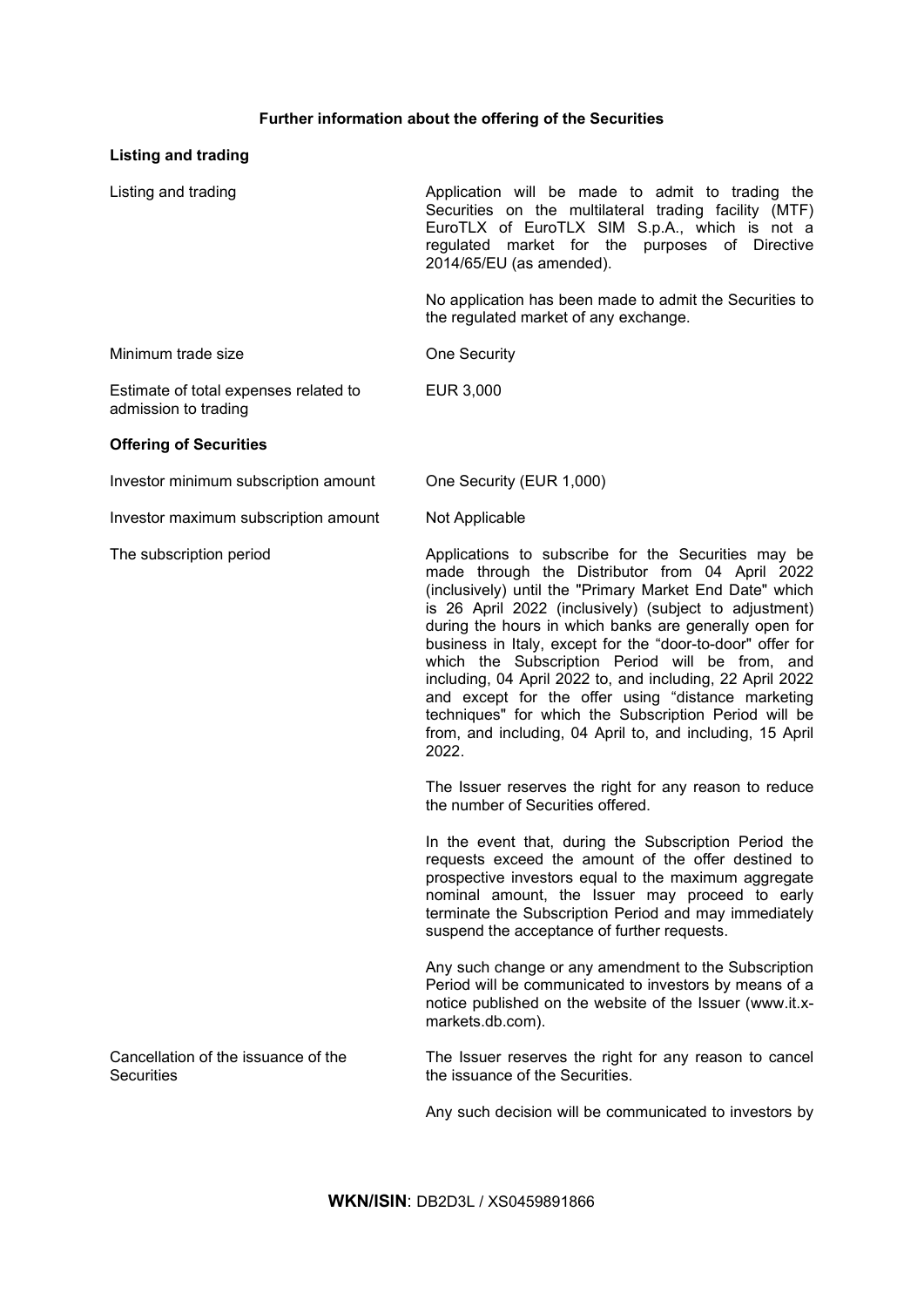|                                                                                                                     | means of a notice published on the website of the Issuer<br>(www.it.x-markets.db.com).                                                                                                                                                                                                                                                                    |
|---------------------------------------------------------------------------------------------------------------------|-----------------------------------------------------------------------------------------------------------------------------------------------------------------------------------------------------------------------------------------------------------------------------------------------------------------------------------------------------------|
|                                                                                                                     | For the avoidance of doubt, if any application has been<br>made by a potential investor and the Issuer exercises<br>such a right, each such potential investor shall not be<br>entitled to subscribe or otherwise purchase any<br>Securities.                                                                                                             |
| Early closing of the subscription period of<br>the Securities                                                       | The Issuer reserves the right for any reason to close the<br>Subscription Period early.                                                                                                                                                                                                                                                                   |
|                                                                                                                     | Any such decision will be communicated to investors by<br>means of a notice published on the website of the Issuer<br>(www.it.x-markets.db.com)                                                                                                                                                                                                           |
| Conditions to which the offer is subject:                                                                           | Offers of the Securities are conditional on and subject to<br>admission to listing being obtained by the Issue Date<br>otherwise the offer will be deemed withdrawn and the<br>issuance cancelled.                                                                                                                                                        |
| Description of the application process:                                                                             | Applications for the Securities can be made in Italy at<br>participating branches of a Distributor.                                                                                                                                                                                                                                                       |
|                                                                                                                     | Applications will be in accordance with the relevant<br>Distributor's usual procedures, notified to investors by<br>the relevant Distributor                                                                                                                                                                                                              |
|                                                                                                                     | Prospective investors will not be required to enter into<br>any contractual arrangements directly with the Issuer<br>relating to the subscription for the Securities                                                                                                                                                                                      |
| Description of possibility to reduce<br>subscriptions and manner for refunding<br>excess amount paid by applicants: | Not applicable                                                                                                                                                                                                                                                                                                                                            |
| Details of the method and time limits for<br>paying up and delivering the Securities:                               | Investors will be notified by the Issuer or the relevant<br>financial intermediary of their allocations of Securities<br>and the settlement arrangements in respect thereof. The<br>Securities will be issued on the Issue Date and the<br>Securities will be delivered on the Value Date against<br>payment to the Issuer of the net subscription price. |
| Manner in and date on which results of the<br>offer are to be made public:                                          | The Issuer will in its sole discretion determine the final<br>amount of Securities to be issued (which will be<br>dependent on the outcome of the offer), up to a limit of<br>50,000 Securities                                                                                                                                                           |
|                                                                                                                     | The precise number of Securities to be issued will be<br>published on the website of the Issuer (www.it.x-<br>markets.db.com) on or around the Issue Date                                                                                                                                                                                                 |
|                                                                                                                     | The results of the offer will be available from the<br>Distributor following the Subscription Period and prior to<br>the Issue Date                                                                                                                                                                                                                       |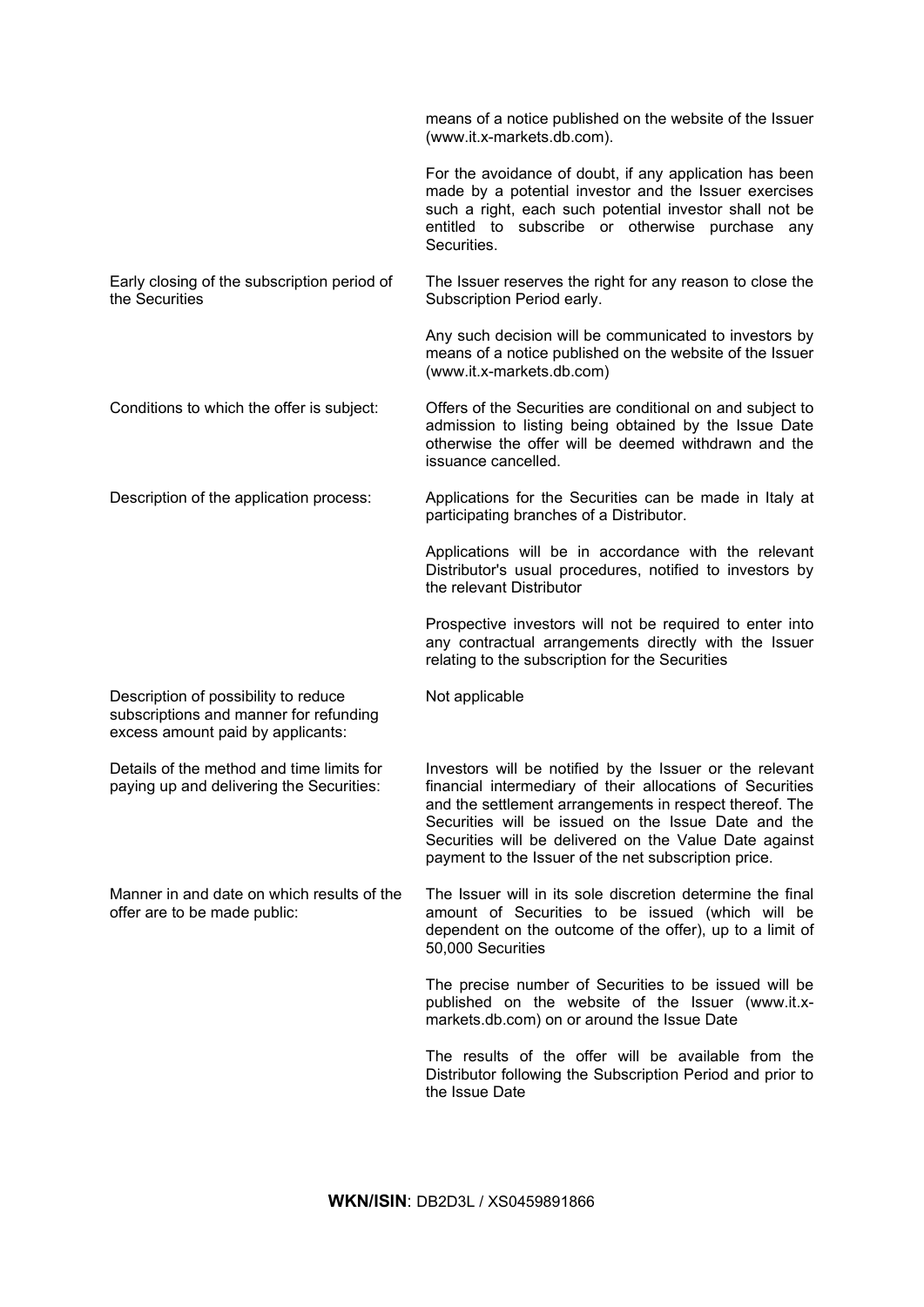Procedure for exercise of any right of preemption, negotiability of subscription rights and treatment of subscription rights not exercised:

Categories of potential investors to which the Securities are offered and whether tranche(s) have been reserved for certain countries:

Process for notification to applicants of the amount allotted and the indication whether dealing may begin before notification is made:

Name(s) and address(es), to the extent known to the Issuer, of the placement agents in the various countries where the offer takes place.

Not applicable

Qualified investors within the meaning of the Prospectus Regulation and non-qualified investors

The Offer may be made in Italy to any person which complies with all other requirements for investment as set out in the Securities Note or otherwise determined by the Issuer and/or the relevant financial intermediaries. In other EEA countries, offers will only be made pursuant to an exemption under the Prospectus Regulation.

Each investor will be notified by the relevant Distributor of its allocation of Securities after the end of the Subscription Period and before the Issue Date

No dealings in the Security may take place prior to the Issue Date

Deutsche Bank S.p.A. of Piazza del Calendario 3, 20126, Milan, Italy (a "**Distributor**" and together with any other entities appointed as a distributor in respect of the Securities during the Subscription Period, the "**Distributors**").

The Issuer reserves the right to appoint other distributors during the Subscription Period, which will be communicated to investors by means of a notice published on the website of the Issuer (www.it.xmarkets.db.com).

Deutsche Bank S.p.A. will act as lead manager of the placement syndicate (*Responsabile del Collocamento*  as defined under article 93-bis of the Financial Services Act) (the "Lead Manager").

Consent to use of Prospectus: The Issuer consents to the use of the Prospectus by the following financial intermediary (individual consent): Deutsche Bank S.p.A. of Piazza del Calendario 3, 20126, Milan, Italy.

> Individual consent to the later resale and final placement of the Securities by the financial intermediaries is given in relation to Italy.

> The subsequent resale or final placement of Securities by financial intermediaries can be made during the period from 04 April 2022 (inclusively) until 26 April 2022 (inclusively) and as long as this Prospectus is valid in accordance with Article 12 of the Prospectus Regulation.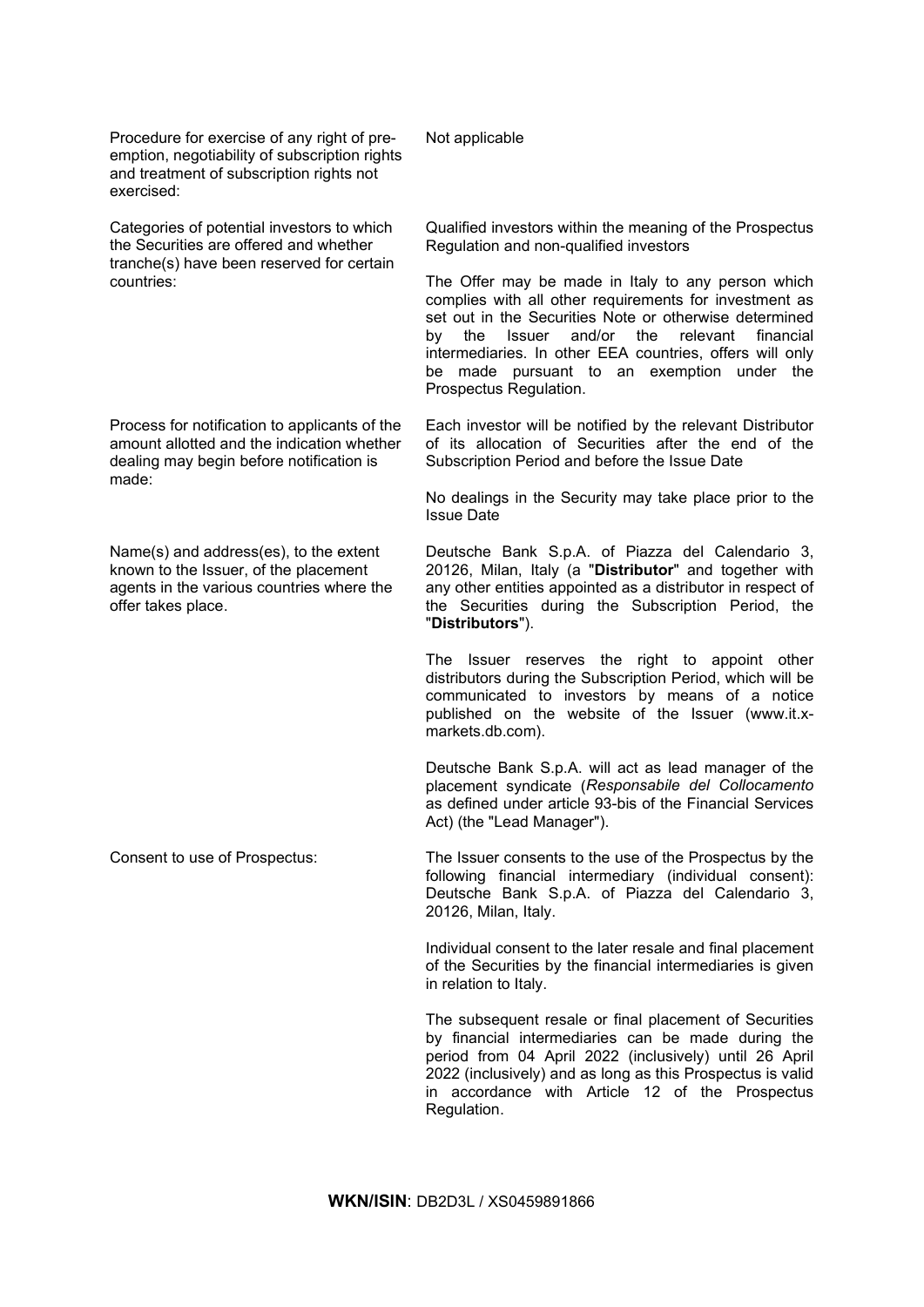# **Fees**

Fees paid by the Issuer to the distributor

**involved in the issue**

| <b>Trailer Fee</b>                                                                    | Not applicable                                                                                                                                                                                                                                                                                                                                                                                                                                                                                                                                                                                                                                                                                 |
|---------------------------------------------------------------------------------------|------------------------------------------------------------------------------------------------------------------------------------------------------------------------------------------------------------------------------------------------------------------------------------------------------------------------------------------------------------------------------------------------------------------------------------------------------------------------------------------------------------------------------------------------------------------------------------------------------------------------------------------------------------------------------------------------|
| <b>Placement Fee</b>                                                                  | up to 5.00 per cent of the Issue Price                                                                                                                                                                                                                                                                                                                                                                                                                                                                                                                                                                                                                                                         |
| Fees charged by the Issuer to the<br>Securityholders post issuance                    | Not applicable                                                                                                                                                                                                                                                                                                                                                                                                                                                                                                                                                                                                                                                                                 |
| Costs                                                                                 |                                                                                                                                                                                                                                                                                                                                                                                                                                                                                                                                                                                                                                                                                                |
| Amount of any costs and taxes specifically<br>charged to the subscriber or purchaser: | 4.75 %<br>Ex-ante entry costs:                                                                                                                                                                                                                                                                                                                                                                                                                                                                                                                                                                                                                                                                 |
|                                                                                       | Ex-ante exit costs:<br>0                                                                                                                                                                                                                                                                                                                                                                                                                                                                                                                                                                                                                                                                       |
|                                                                                       | Ex-ante running costs on yearly basis: 0                                                                                                                                                                                                                                                                                                                                                                                                                                                                                                                                                                                                                                                       |
|                                                                                       | Other expenses and taxes: none                                                                                                                                                                                                                                                                                                                                                                                                                                                                                                                                                                                                                                                                 |
| Determination of the price by the Issuer                                              | Both the Initial Issue Price of the Capital Protection<br>Notes with Cap and the bid and ask prices quoted by<br>the Issuer during its term are based on the Issuer's<br>internal pricing models. Accordingly, unlike in an on<br>exchange trading, for example for shares, the prices<br>quoted during the term are not based on supply and<br>demand. The prices in particular contain a margin which<br>the Issuer determines at its free discretion and which<br>may cover, in addition to the Issuer's proceeds, the<br>costs of structuring, market making and settlement of<br>the Capital Protection Notes with Cap, any applicable<br>sales costs (distribution fee) and other costs. |
| Distribution fee                                                                      | Placement fee: up to 5.00 per cent of the Issue Price.<br>The Issuer will either pay the placement fee from the<br>issue proceeds as a one-off turnover-related distribution<br>fee to the bank that sold the Capital Protection Notes<br>with Cap to the customer (principal bank), or grant the<br>latter a corresponding discount from the Initial Issue<br>Price.                                                                                                                                                                                                                                                                                                                          |
| <b>Security ratings</b>                                                               |                                                                                                                                                                                                                                                                                                                                                                                                                                                                                                                                                                                                                                                                                                |
| Rating                                                                                | The Securities have not been rated.                                                                                                                                                                                                                                                                                                                                                                                                                                                                                                                                                                                                                                                            |
| Interests of natural and legal persons                                                |                                                                                                                                                                                                                                                                                                                                                                                                                                                                                                                                                                                                                                                                                                |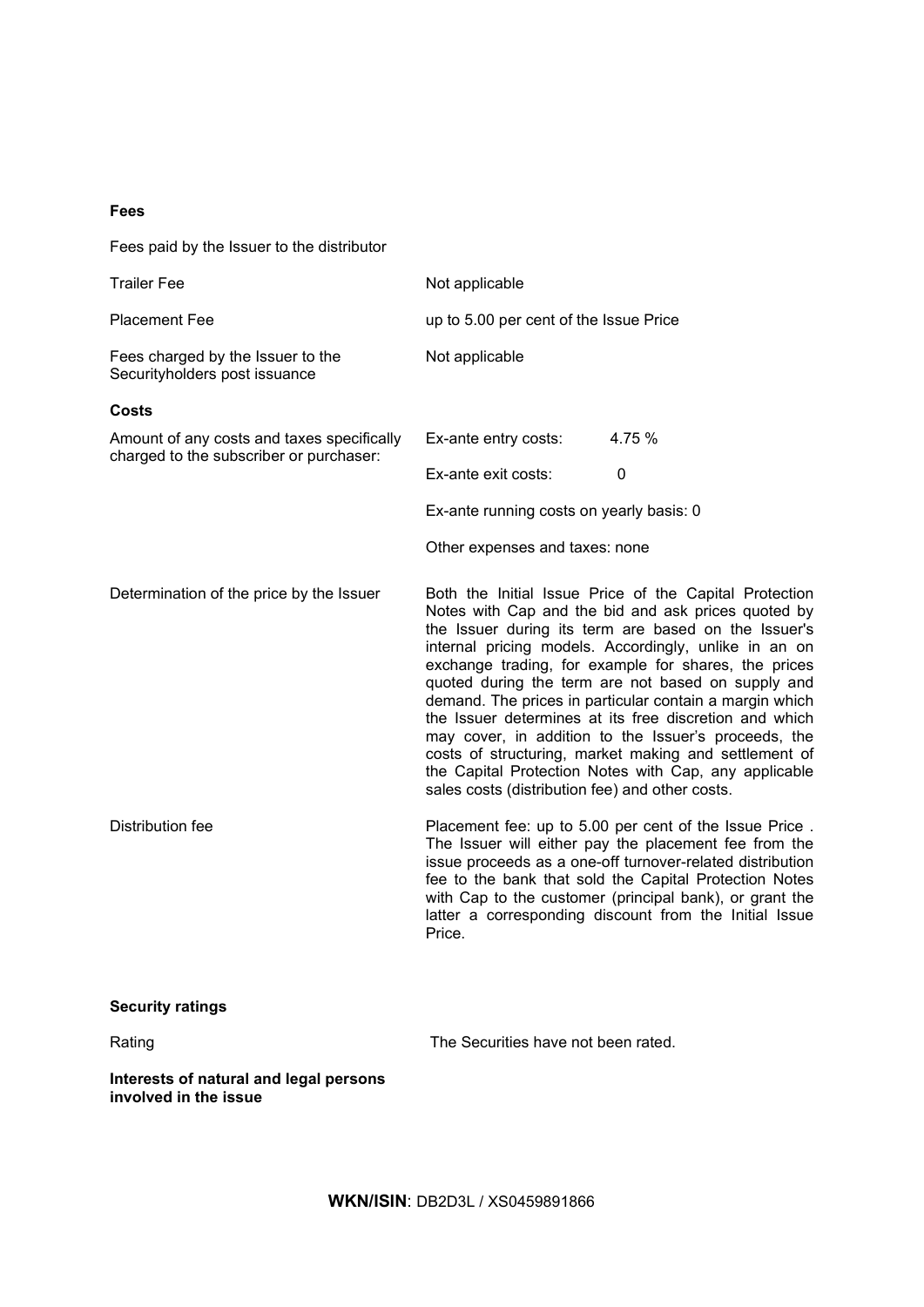Interests of natural and legal persons involved in the issue

Save for the Distributor regarding the fees as set out under "Fees" above, so far as the Issuer is aware, no person involved in the issue of the Securities has an interest material to the offer.

# **Publication of notices**

Publication of notices Notices will, in deviation from §16(1) of the General Conditions of the Securities, be published on the website www.investment-products.db.com.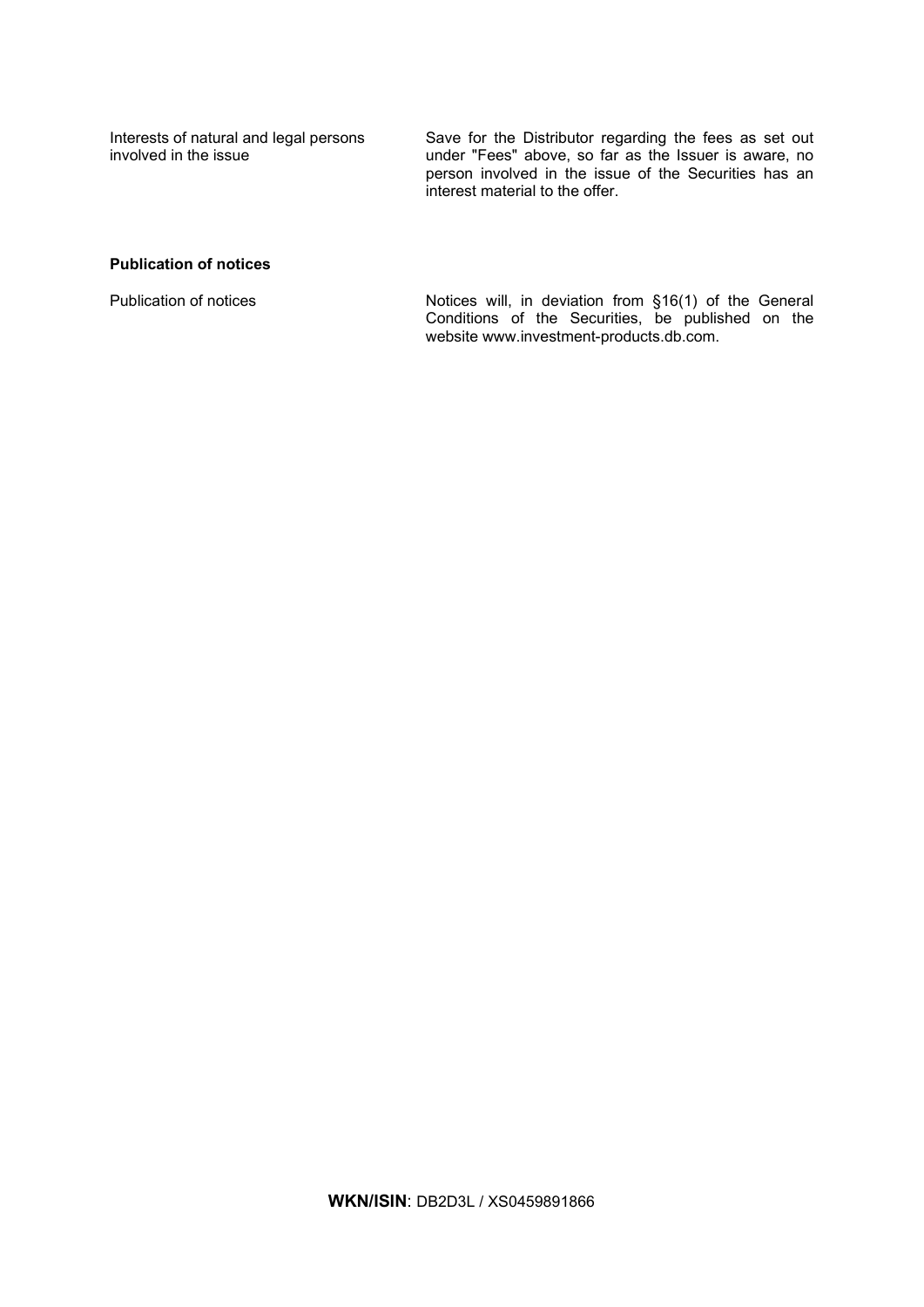# **Information relating to the Underlying**

Information on the Underlying, on the past and future performance of the Underlying and its volatility can be obtained free of charge on the public website on [www.stoxx.com/index.html](http://www.stoxx.com/index.html) and on the Bloomberg Page SD3E Index and Reuters RIC .SD3E.

The sponsor of the index composing the Underlying also maintains an Internet Site at the following address where further information may be available free of charge in respect of the Underlying (including a description of the essential characteristics of the index, comprising, as applicable, the type of index, the method and formulas of calculation, a description of the individual selection process of the index components and the adjustment rules).

# Index Sponsor: STOXX Limited

Internet Site of Index Sponsor: **www.stoxx.com/index.html**

# **Index Disclaimer:**

# **EURO STOXX Select Dividend 30 Price EUR Index (the "Index")**

STOXX Limited ("**STOXX**") and its licensors (the "Licensors") have no relationship to the Issuer, other than the licensing of the EURO STOXX Select Dividend 30 Price EUR Index and the related trademarks for use in connection with the Securities.

# **STOXX and its Licensors do not:**

- Sponsor, endorse, sell or promote the Securities.
- Recommend that any person invest in the Securities or any other securities.
- Have any responsibility or liability for or make any decisions about the timing, amount or pricing of Securities.
- Have any responsibility or liability for the administration, management or marketing of the Securities.
- Consider the needs of the Securities or the owners of the Securities in determining, composing or calculating the EURO STOXX Select Dividend 30 Price EUR Index or have any obligation to do so.

**STOXX and its Licensors will not have any liability in connection with the Securities. Specifically, STOXX and its Licensors do not make any warranty, express or implied and disclaim any and all warranty about:**

- **The results to be obtained by the Securities, the owner of the Securities or any other person in connection with the use of the EURO STOXX Select Dividend 30 Price EUR Index and the data included in the EURO STOXX Select Dividend 30 Price EUR Index;**
- **The accuracy or completeness of the EURO STOXX Select Dividend 30 Price EUR Index and its data;**
- **The merchantability and the fitness for a particular purpose or use of the EURO STOXX Select Dividend 30 Price EUR Index and its data;**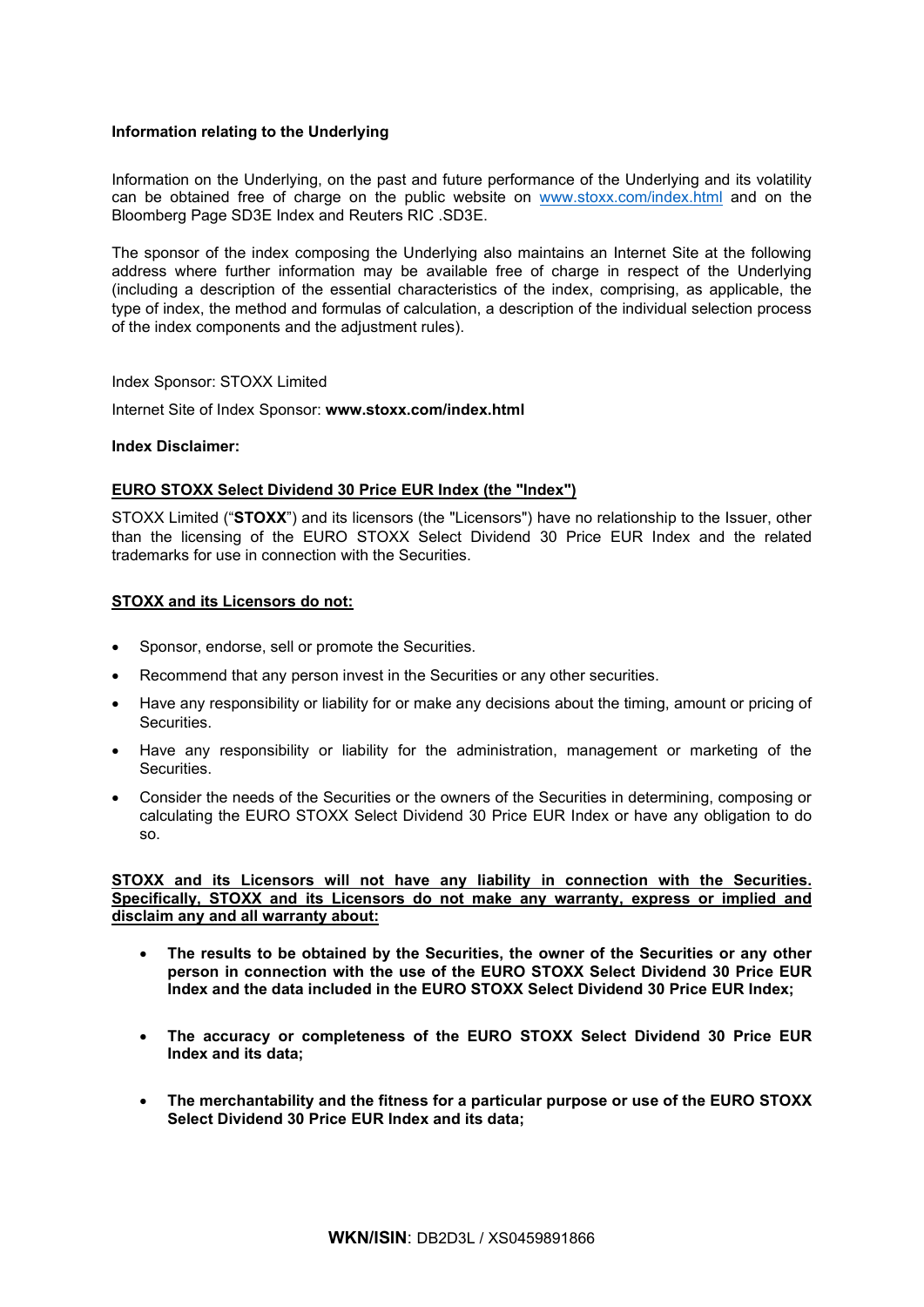- **STOXX and its Licensors will have no liability for any errors, omissions or interruptions in the EURO STOXX Select Dividend 30 Price EUR Index or its data;**
- • **Under no circumstances will STOXX or its Licensors be liable for any lost profits or indirect, punitive, special or consequential damages or losses, even if STOXX or its Licensors knows that they might occur.**

**The licensing agreement between the Issuer and STOXX is solely for their benefit and not for the benefit of the owners of the Securities or any other third parties.**

# **Further information published by the Issuer**

The Issuer does not intend to provide any further information on the Underlying.

# **Country specific information:**

**Italy**

Agent in Italy The Agent in Italy is Deutsche Bank S.p.A. acting through its principal office in Milan being as at the Issue Date at the following address: Piazza del Calendario, 3 – 20126, Milan, Italy.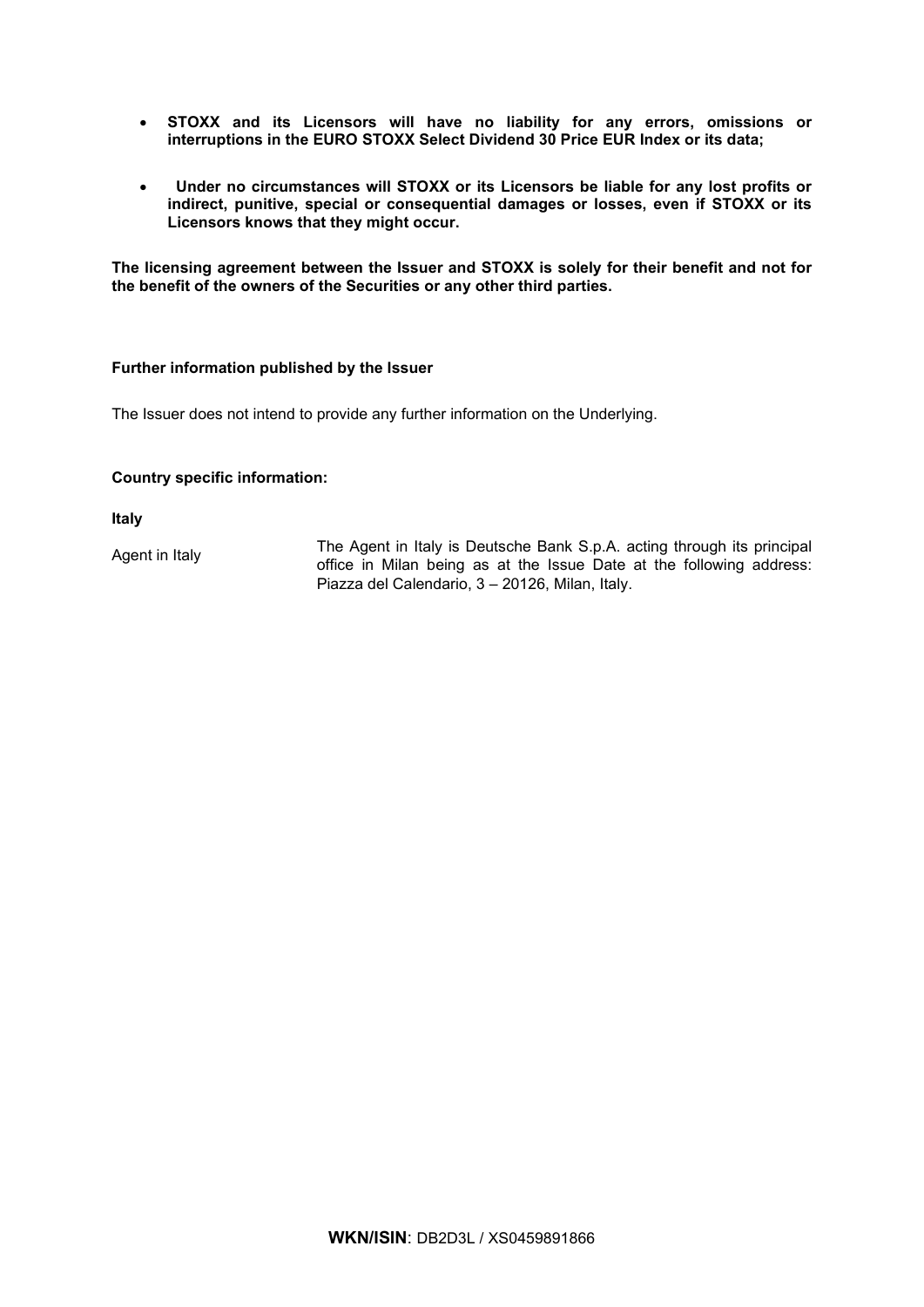# **Annex to the Final Terms**

# **Issue-specific summary**

### **Section A – Introduction containing warnings**

## **Warnings**

a) The summary should be read as an introduction to the Prospectus.

- b) Investors should base any decision to invest in the securities on a consideration of the Prospectus as a whole.
- c) Investors could lose all (total loss) or part of their invested capital.
- d) Where a claim relating to the information contained in the Prospectus is brought before a court, the plaintiff investors might, under national law, have to bear the costs of translating the Prospectus, including any supplements, as well as the corresponding Final Terms before the legal proceedings are initiated.
- e) Civil liability attaches only to those persons who have tabled and submitted the summary including any translation thereof, but only where the summary is misleading, inaccurate or inconsistent, when read together with the other parts of the Prospectus, or where it does not provide, when read together with the other parts of the Prospectus, key information in order to aid investors when considering whether to invest in such securities.
- f) You are about to purchase a product that is not simple and may be difficult to understand

### **Introductory information**

### **Name and international securities identification number**

The Notes (the "**Securities**") offered under this Prospectus have the following securities identification numbers:

ISIN: XS0459891866

## **Contact details of the issuer**

The Issuer (with Legal Entity Identifier (LEI) 7LTWFZYICNSX8D621K86) has its registered office at Taunusanlage 12, 60325 Frankfurt am Main, Federal Republic of Germany (telephone: +49-69-910-00).

#### **Approval of the prospectus; competent authority**

The Prospectus consists of a Securities Notes and a Registration Document.

The Securities Note has been approved by the German Federal Financial Supervisory Authority (*Bundesanstalt für Finanzdienstleistungsaufsicht*) ("**BaFin**") on 27 October 2021. The business address of BaFin (Securities Supervision) is: Marie-Curie-Str. 24-28, 60439 Frankfurt, Federal Republic of Germany (telephone: +49 (0)228 41080).

The Registration Document has been approved by the Commission de Surveillance du Secteur Financier ("**CSSF**") on 3 May 2021. The business address of the CSSF is: 283, route d'Arlon, L-1150 Luxembourg, Luxembourg (telephone: +352 (0)26 251-1).

### **Section B – Key information on the Issuer**

#### **Who is the issuer of the securities?**

#### **Domicile and legal form, law under which the Issuer operates and country of incorporation**

Deutsche Bank Aktiengesellschaft (commercial name: Deutsche Bank) is a credit institution and a stock corporation incorporated in Germany and accordingly operates under the laws of Germany. The Legal Entity Identifier (LEI) of Deutsche Bank is 7LTWFZYICNSX8D621K86. The Bank has its registered office in Frankfurt am Main, Germany. It maintains its head office at Taunusanlage 12, 60325 Frankfurt am Main, Germany.

#### **Issuer's principal activities**

The objects of Deutsche Bank, as laid down in its Articles of Association, include the transaction of all kinds of banking business, the provision of financial and other services and the promotion of international economic relations. The Bank may realise these objectives itself or through subsidiaries and affiliated companies. To the extent permitted by law, the Bank is entitled to transact all business and to take all steps which appear likely to promote the objectives of the Bank, in particular to acquire and dispose of real estate, to establish branches at home and abroad, to acquire, administer and dispose of participations in other enterprises, and to conclude enterprise agreements.

Deutsche Bank is organized into the following segments:

— Corporate Bank (CB);

— Investment Bank (IB);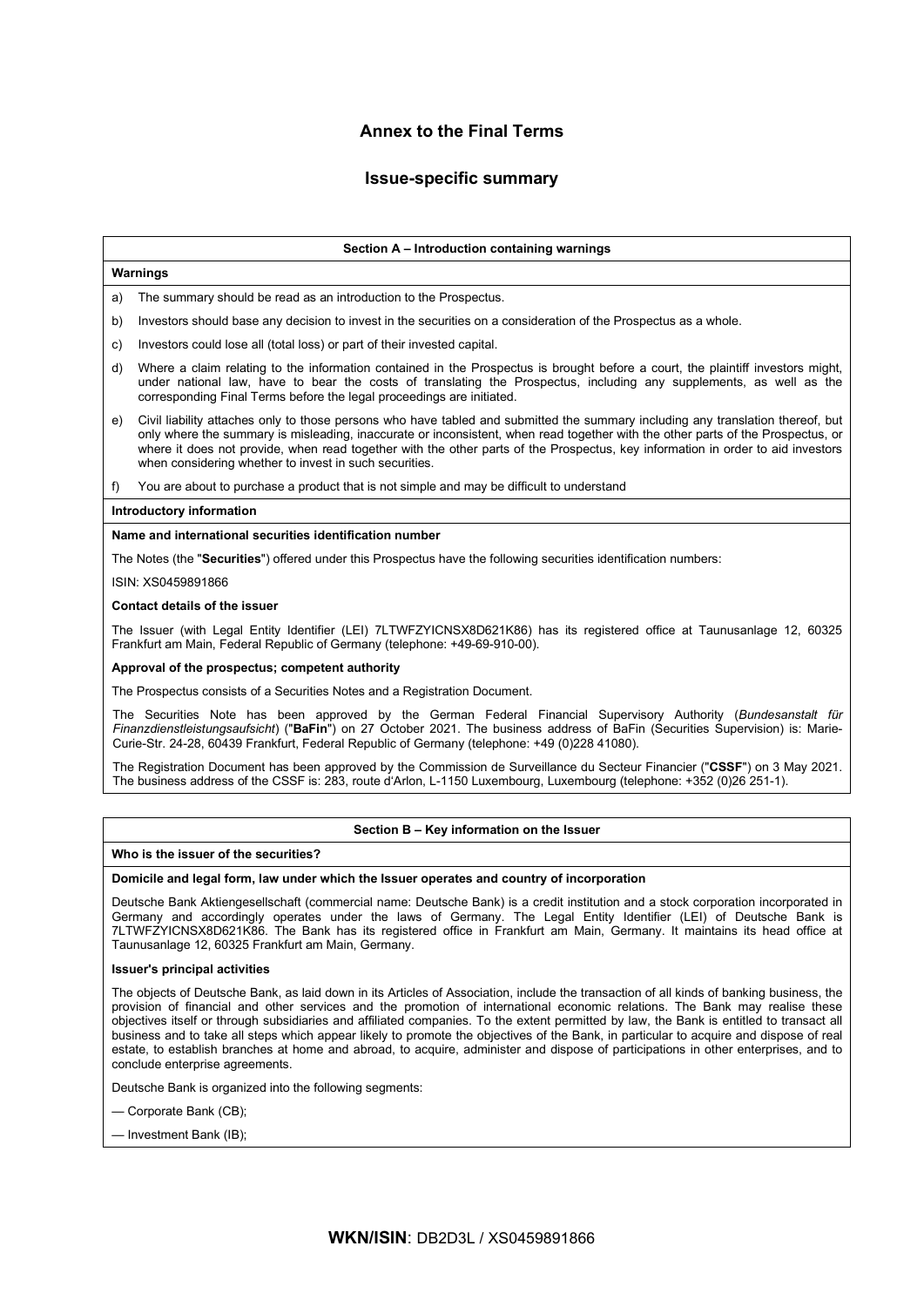— Private Bank (PB);

- Asset Management (AM);
- Capital Release Unit (CRU); and
- Corporate & Other (C&O).

In addition, Deutsche Bank has a country and regional organizational layer to facilitate a consistent implementation of global strategies

The Bank has operations or dealings with existing and potential customers in most countries in the world. These operations and dealings include working through:

- subsidiaries and branches in many countries;
- representative offices in many other countries; and
- one or more representatives assigned to serve customers in a large number of additional countries.

### **Major shareholders, including whether it is directly or indirectly owned or controlled and by whom**

Deutsche Bank is neither directly nor indirectly majority-owned or controlled by any other corporation, by any government or by any other natural or legal person severally or jointly.

Pursuant to German law and Deutsche Bank's Articles of Association, to the extent that the Bank may have major shareholders at any time, it may not give them different voting rights from any of the other shareholders.

Deutsche Bank is not aware of arrangements which may at a subsequent date result in a change of control of the company.

The German Securities Trading Act (Wertpapierhandelsgesetz) requires investors in publicly-traded corporations whose investments reach certain thresholds to notify both the corporation and the German Federal Financial Supervisory Authority (Bundesanstalt für Finanzdienstleistungsaufsicht) of such change within four trading days. The minimum disclosure threshold is 3 per cent. of the corporation's issued voting share capital. To the Bank's knowledge, there are only five shareholders holding more than 3 per cent. of Deutsche Bank shares or to whom more than 3 per cent. of voting rights are attributed, and none of these shareholders holds more than 10 per cent. of Deutsche Bank shares or voting rights.

### **Key managing directors**

The key managing directors of the issuer are members of the issuer's Executive Board. These are: Christian Sewing, Karl von Rohr, Fabrizio Campelli, Bernd Leukert, Stuart Wilson Lewis, James von Moltke, Alexander von zur Mühlen, Christiana Riley, Rebecca Short and Prof. Dr. Stefan Simon.

#### **Statutory auditors**

With effect as of 1 January 2020, Ernst & Young GmbH Wirtschaftsprüfungsgesellschaft ("EY") has been appointed as independent auditor. EY is a member of the chamber of public accountants (Wirtschaftsprüfer-kammer).

### **What is the key financial information regarding the issuer?**

The key financial information included in the tables below as of and for the financial years ended 31 December 2020 and 31 December 2021 has been extracted from the audited consolidated financial statements prepared in accordance with IFRS as issued by the International Accounting Standards Board (IASB) and endorsed by the European Union as of 31 December 2021.

| <b>Statement of income (in million Euro)</b>                                               | Year ended 31 December 2021 | Year ended 31 December 2020 |
|--------------------------------------------------------------------------------------------|-----------------------------|-----------------------------|
| Net interest income                                                                        | 11,155                      | 11,526                      |
| Commissions and fee income                                                                 | 10,934                      | 9,424                       |
| Provision for credit losses                                                                | 515                         | 1,792                       |
| Net gains (losses) on financial assets/liabilities<br>at fair value through profit or loss | 3,045                       | 2,465                       |
| Profit (loss) before income taxes                                                          | 3,390                       | 1,021                       |
| Profit (loss)                                                                              | 2,510                       | 624                         |
|                                                                                            |                             |                             |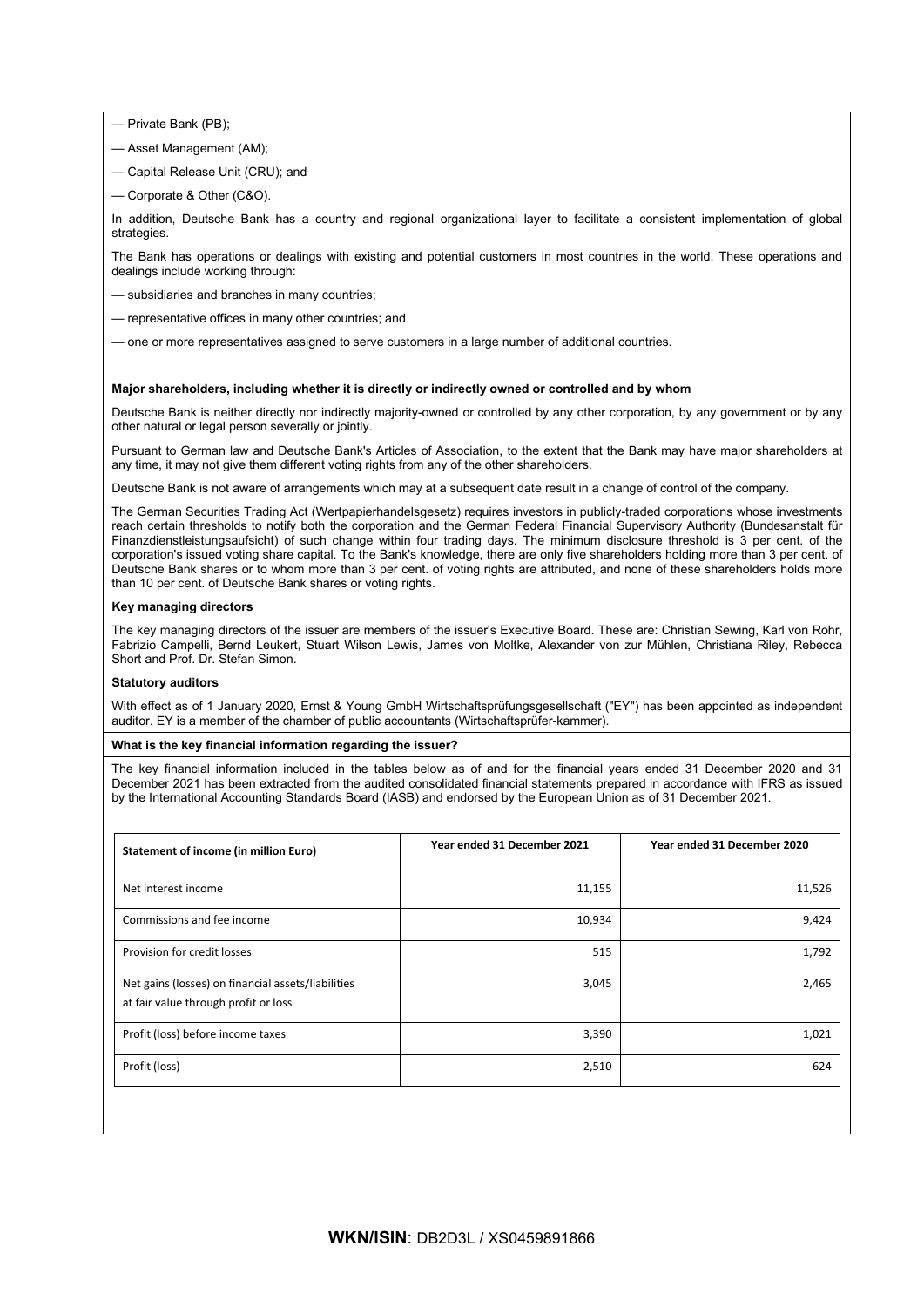| <b>Balance sheet (amounts in million Euro)</b> | <b>31 December 2021</b> | 31 December 2020 |
|------------------------------------------------|-------------------------|------------------|
| Total assets                                   | 1,323,993               | 1,325,259        |
| Senior debt                                    | 81,629                  | 93,391           |
| Subordinated debt                              | 8,603                   | 7,352            |
| Loans at amortized cost                        | 471,319                 | 426,995          |
| Deposits                                       | 603,750                 | 568,031          |
| Total equity                                   | 68,030                  | 62,196           |
| Common Equity Tier 1 capital ratio             | 13.2%                   | 13.6%            |
| Total capital ratio (fully loaded)             | 17.7%                   | 17.4 %           |
| Leverage ratio (fully loaded)                  | 4.9%                    | 4.7%             |

## **What are the key risks that are specific to the issuer?**

The Issuer is subject to the following key risks:

**Macroeconomic, Geopolitical and Market Environment:** As a corporate and investment bank with a large private client franchise, our businesses are materially affected by global macroeconomic and financial market conditions. Significant challenges may arise from economic growth prospects, the interest rate environment, inflationary pressure, supply chain disruptions, geopolitical risks as well as higher market volatility, potential deterioration of international trade relations, and weakness of global, regional and national economic conditions. Such risks exist in particular from the COVID-19 pandemic and its ongoing impacts, and the large-scale Russian military action against Ukraine. Other risks exist with respect to China and from political and economic instability in key markets.

**Business and Strategy:** Our results of operation and financial condition have in the past been negatively impacted by the challenging market environment, uncertain macroeconomic and geopolitical conditions, lower levels of client activity, increased competition and regulation, and the immediate impact of our strategic decisions. If we are unable to improve our profitability, we may be unable to meet our strategic aspirations, and may have difficulty maintaining capital, liquidity and leverage at levels expected by market participants and our regulators.

**Regulation and Supervision:** Regulatory reforms enacted and proposed in response to weaknesses in the financial sector, together with increased regulatory scrutiny more generally, have had and continue to have a significant impact on us and may adversely affect our business and ability to execute our strategic plans. Competent regulators may prohibit us from making dividend payments or payments on our regulatory capital instruments or take other actions if we fail to comply with regulatory requirements.

**Internal Control Environment:** A robust and effective internal control environment and adequate infrastructure (comprising people, policies and procedures, controls testing and IT systems) are necessary to ensure that we conduct our business in compliance with the laws, regulations and associated supervisory expectations applicable to us. We have identified the need to strengthen our internal control environment and infrastructure and have embarked on initiatives to accomplish this. If these initiatives are not successful or proceed too slowly, our reputation, regulatory position and financial condition may be materially adversely affected, and our ability to achieve our strategic ambitions may be impaired.

**Litigation, Regulatory Enforcement Matters and Investigations:** We operate in a highly and increasingly regulated and litigious environment, potentially exposing us to liability and other costs, the amounts of which may be substantial and difficult to estimate, as well as to legal and regulatory sanctions and reputational harm.

**Environmental, Social and Governance (ESG)-Related Changes:** The impacts of rising global temperatures, and the enhanced focus on climate change and the transition to a "net-zero" economy from society, our regulators and the banking sector, have led to the emergence of new and increasing sources of financial and non-financial risks. These include the physical risks arising from extreme weather events which are growing in frequency and severity, transition risks as carbon-intensive sectors are faced with higher taxation, reduced demand and potentially restricted access to financing, and risks relating to the portrayal of ESG aspect of activities. These risks can impact Deutsche Bank across a broad range of financial and non-financial risk types.

### **Section C – Key information on the securities**

**What are the main features of the securities?**

**Type of securities**

The Securities are *Notes*.

**Class of securities**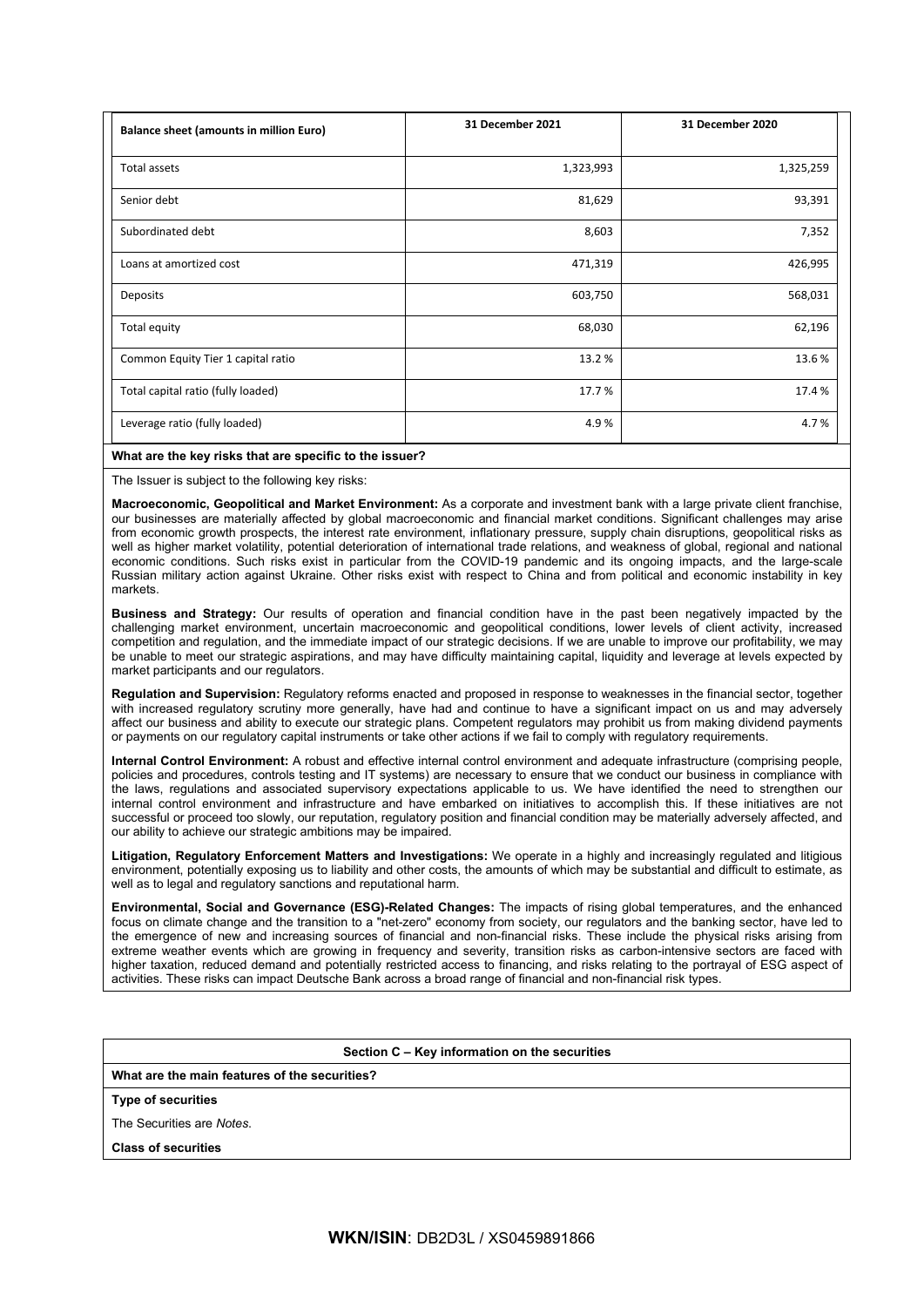The Securities will be represented by a global security (the "**Global Security**"). No definitive Securities will be issued. The Securities will be issued in bearer form.

# **Securities identification number(s) of the securities**

ISIN: XS0459891866 / WKN: DB2D3L

### **Applicable law of the securities**

The Securities will be governed by German law. The constituting of the Securities may be governed by the laws of the jurisdiction of the Clearing Agent.

### **Restrictions on the free transferability of the securities**

Each Security is transferable in accordance with applicable law and any rules and procedures for the time being of any Clearing Agent through whose books such Security is transferred.

#### **Status of the securities**

The Securities constitute unsecured and unsubordinated preferred liabilities of the Issuer ranking *pari passu* among themselves and *pari passu* with all other unsecured and unsubordinated preferred liabilities of the Issuer, subject, however, to statutory priorities conferred to certain unsecured and unsubordinated preferred liabilities in the event of Resolution Measures imposed on the Issuer or in the event of the dissolution, liquidation, Insolvency, composition or other proceedings for the avoidance of Insolvency of, or against, the Issuer.

### **Ranking of the securities**

The ranking of the Issuer's liabilities in insolvency or in the event of the imposition of Resolution Measures, such as a bail-in, is determined by German law. The Securities are unsecured unsubordinated preferred liabilities that would rank higher than the Issuer's regulatory capital, its subordinated liabilities and its unsecured unsubordinated non-preferred liabilities. The liabilities under the Securities rank *pari passu* with other unsecured unsubordinated preferred liabilities of the Issuer, including but not limited to derivatives, structured products and deposits not subject to protection. The liabilities under the Securities rank below liabilities protected in Insolvency or excluded from Resolution Measures, such as certain protected deposits.

### **Rights attached to the securities**

The Securities provide holders of the Securities, on redemption or upon exercise, subject to a total loss, with a claim for payment of a cash amount.

This Capital Protection Note with Cap is 100% capital protected at maturity. Capital protection means that redemption of the Capital Protection Note with Cap at maturity is promised at the Nominal Amount. The redemption, which will not take place until maturity, is not guaranteed by a third party, but solely assured by the Issuer and is therefore dependent on the Issuer's ability to meet its payment obligations.

Investors receive a minimum of the Nominal Amount and a maximum of the Maximum Amount on the Settlement Date.

- a) If the Final Reference Level is equal to or below the Strike, investors receive the Nominal Amount on the Settlement Date.
- b) If the Final Reference Level is above the Strike, but below the Cap, investors participate in the positive performance of the Underlying based on the Strike at maturity, if applicable with the Participation Factor, if specified in the Final Terms.
- c) If the Final Reference Level is equal to or above the Cap, investors receive the Maximum Amount on the Settlement Date.

In return for the capital protection, investors limit their possible return to the Maximum Amount. Investors receive no payment of current income, such as interest. Investors also have no claims to the/deriving from the Underlying.

| <b>Security Type</b>        | Note / Capital Protection Note with Cap                                                                                                                                                                                  |
|-----------------------------|--------------------------------------------------------------------------------------------------------------------------------------------------------------------------------------------------------------------------|
| <b>Issue Price</b>          | 100 percent of the Nominal Amount (EUR 1,000) per Note                                                                                                                                                                   |
| Nominal Amount              | EUR 1,000 per Note                                                                                                                                                                                                       |
| Maximum Amount              | 130 percent of the Nominal Amount (EUR 1,300) per Note                                                                                                                                                                   |
| <b>Participation Factor</b> | 100 per cent.                                                                                                                                                                                                            |
| Initial Reference Level     | The Reference Level on the Initial Valuation Date                                                                                                                                                                        |
| Final Reference Level       | The Reference Level on the Valuation Date                                                                                                                                                                                |
| Reference Level             | In respect of any day, an amount (which shall be deemed to be a monetary value in the<br>Settlement Currency) equal to the Relevant Reference Level Value on such day quoted<br>by or published on the Reference Source. |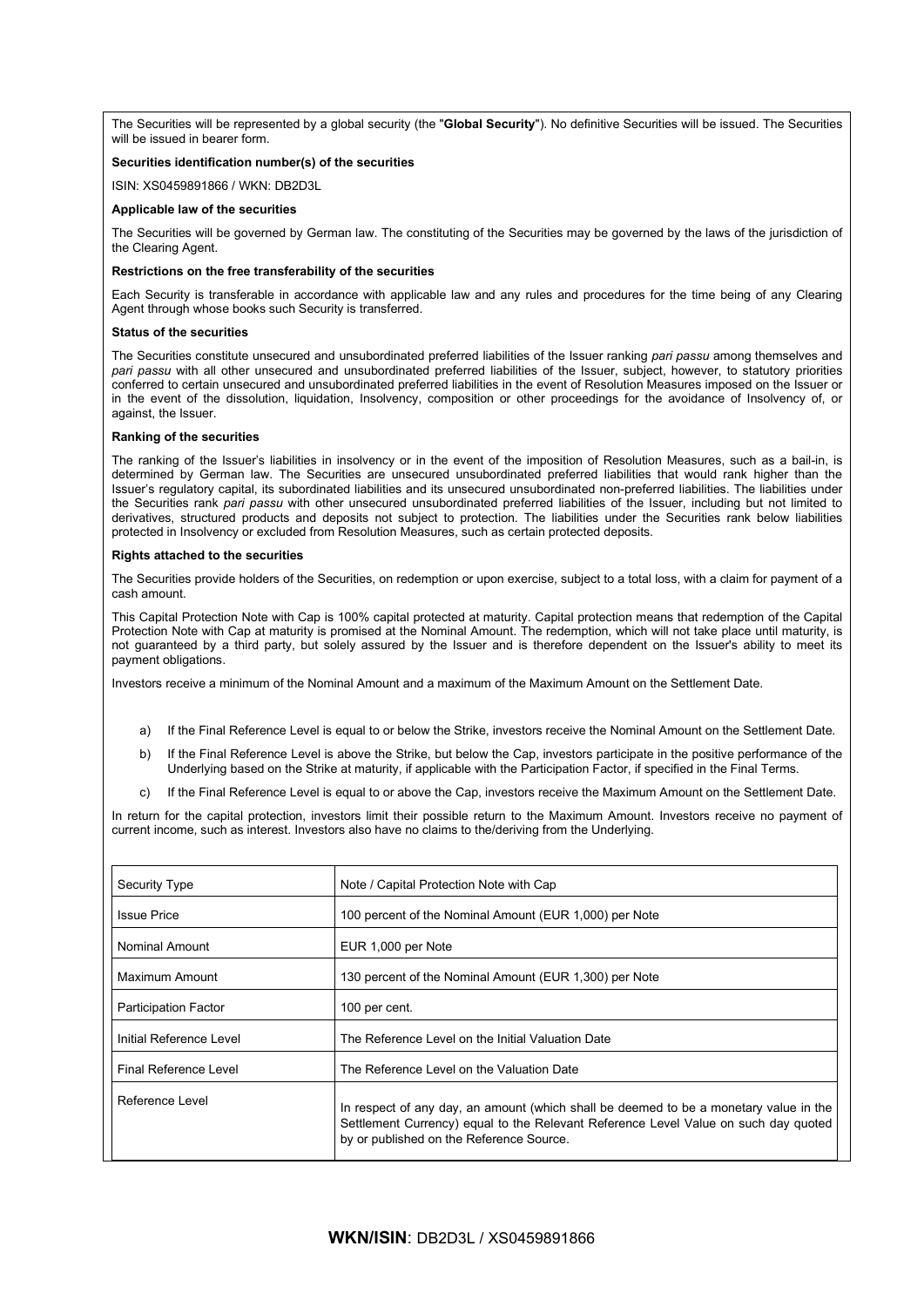| Relevant Reference Level Value | The official closing level of the Underlying on the Reference Source.                                                                                                                                                             |  |
|--------------------------------|-----------------------------------------------------------------------------------------------------------------------------------------------------------------------------------------------------------------------------------|--|
| Cap                            | 130 per cent. of the Initial Reference Level                                                                                                                                                                                      |  |
| <b>Strike</b>                  | 100 per cent. of the Initial Reference Level                                                                                                                                                                                      |  |
| Cash Amount                    | If the Final Reference Level is less than or equal to the Strike, the<br>a)<br>Nominal Amount;                                                                                                                                    |  |
|                                | if the Final Reference Level is greater than the Strike, but less than the<br>b)<br>Cap, an amount equal to:                                                                                                                      |  |
|                                | the sum of:                                                                                                                                                                                                                       |  |
|                                | (A) the Nominal Amount; and                                                                                                                                                                                                       |  |
|                                | $(B)$ the product of $(x)$ the Nominal Amount and $(y)$ the Participation<br>Factor and (z) the quotient of the difference between the Final<br>Reference Level and the Strike (as numerator) and the Strike<br>(as denominator); |  |
|                                | if the Final Reference Level is equal to or greater than the Cap, the<br>C)<br>Maximum Amount;                                                                                                                                    |  |
|                                | provided that the Cash Amount will not be greater than the Maximum Amount.                                                                                                                                                        |  |
| <b>Issue Date</b>              | 29 April 2022                                                                                                                                                                                                                     |  |
| <b>Initial Valuation Date</b>  | 26 April 2022                                                                                                                                                                                                                     |  |
| <b>Valuation Date</b>          | 29 October 2027                                                                                                                                                                                                                   |  |
| Settlement Date                | 05 November 2027 or, if such day is not a Business Day, the Settlement Date is<br>postponed to the next day which is a Business Day.                                                                                              |  |
| Minimum Redemption payable     | Applicable                                                                                                                                                                                                                        |  |
| Minimum Redemption             | <b>The Nominal Amount</b>                                                                                                                                                                                                         |  |
|                                |                                                                                                                                                                                                                                   |  |
| Number of Securities:          | up to 50,000 Securities at EUR 1,000.00 each with an aggregate nominal amount of up to<br>EUR 50,000,000                                                                                                                          |  |
| Currency:                      | Euro ("EUR")                                                                                                                                                                                                                      |  |
| Name and address of the Paying | Deutsche Bank AG                                                                                                                                                                                                                  |  |
| Agent:                         | Taunusanlage 12                                                                                                                                                                                                                   |  |
|                                | 60325 Frankfurt am Main                                                                                                                                                                                                           |  |
|                                | Germany                                                                                                                                                                                                                           |  |
| Name and address of the        | Deutsche Bank AG                                                                                                                                                                                                                  |  |
| <b>Calculation Agent:</b>      | Taunusanlage 12                                                                                                                                                                                                                   |  |
|                                | 60325 Frankfurt am Main                                                                                                                                                                                                           |  |
|                                | Germany                                                                                                                                                                                                                           |  |
|                                | Type: Index                                                                                                                                                                                                                       |  |
| <b>Underlying</b>              | Name: EURO STOXX Select Dividend 30 Price EUR Index                                                                                                                                                                               |  |
|                                | Index Sponsor: STOXX Limited                                                                                                                                                                                                      |  |
|                                | Reference Currency: EUR                                                                                                                                                                                                           |  |

**Limitations to the rights attached to the Securities**

Under the conditions set out in the Terms and Conditions, the Issuer is entitled to terminate the Securities and to amend the Terms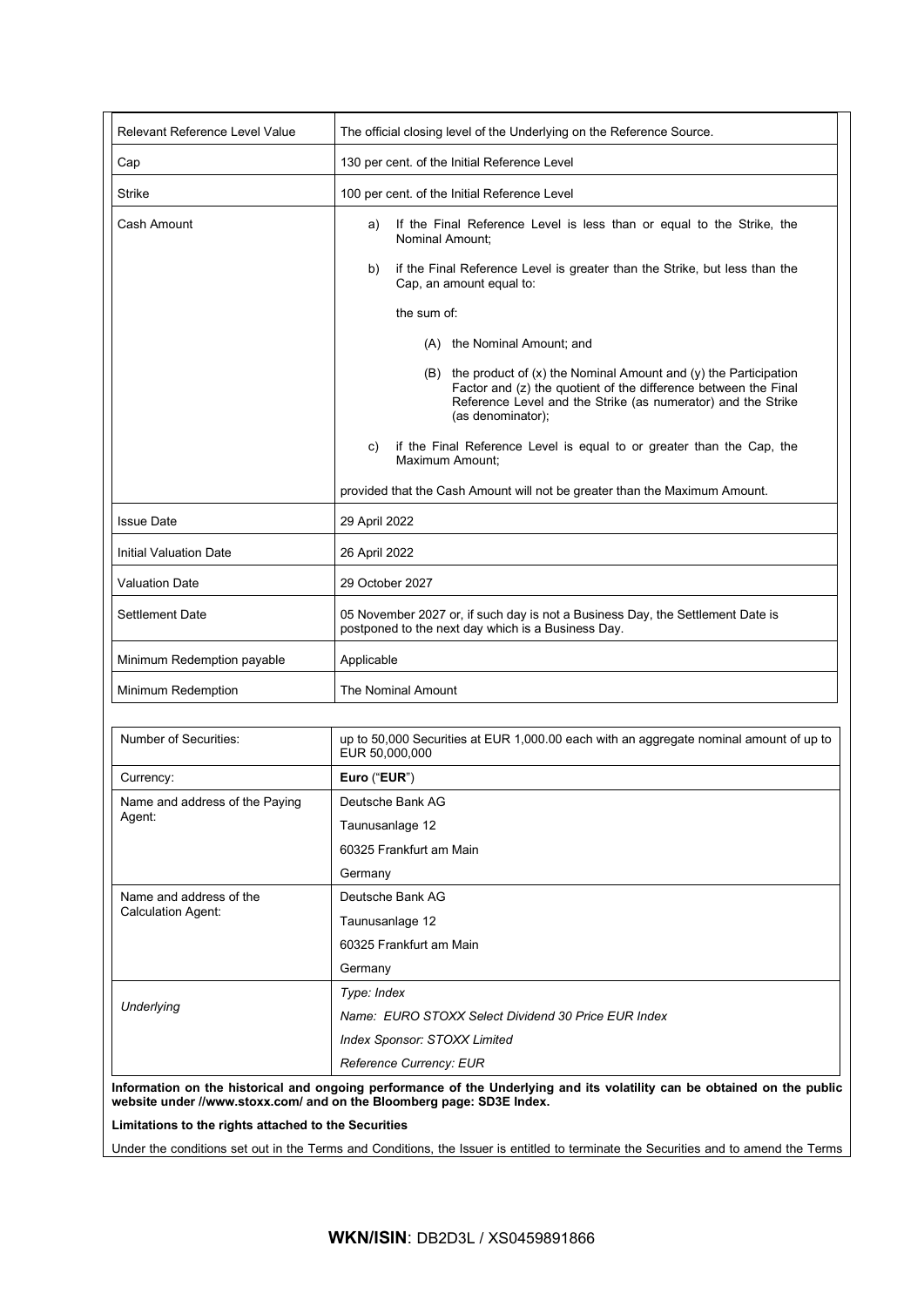and Conditions.

### **Where will the securities be traded?**

Application will be made to admit to trading the Securities on the multilateral trading facility (MTF) EuroTLX of EuroTLX SIM S.p.A., which is not a regulated market for the purposes of Directive 2014/65/EU (as amended).

### **What are the key risks that are specific to the securities?**

#### **Risks associated with Market Disruptions**

Subject to certain conditions being met, the Calculation Agent may determine that a Market Disruption has occurred. This means that the price or level of the Underlying cannot be determined, at least temporarily. Market Disruptions may occur on an exchange relevant for the Underlying, particularly in the event of trade interruptions. This may have an effect on the timing of valuation and may delay payments on or the settlement of the Securities.

### **Risks associated with Adjustment and Termination Events**

Subject to certain conditions being met, the Issuer may replace Underlyings, adjust the Final Terms or terminate the Securities. In case of a termination, the Issuer will pay, usually prior to the scheduled settlement date of the Securities, an amount determined by the Calculation Agent. Such amount may be significantly less than an investor's initial investment in Securities and in certain circumstances may be zero.

Any adjustment or termination of the Securities or replacement of an Underlying may lead to a loss in value of the Securities or may at maturity lead to the realisation of losses or even to the total loss of the invested amount. It is also not excluded that an adjustment measure will later prove to be incorrect or to be disadvantageous for Securityholders. A Securityholder could also be put in an economically worse position by the adjustment measure than before such adjustment measure

### **Risks associated with Underlying**

Market risk is the most significant cross-product risk factor in connection with Underlyings of all kinds. An investment in Securities linked to any Underlying may bear similar market risks to a direct investment in the relevant index.

The performance of Securities depends on the performance of the price or level of the Underlying and therefore on the value of the embedded option. This value may be subject to major fluctuations during the term. The higher the volatility of the Underlying is, the greater the expected intensity of such fluctuations is. Changes in the price or level of the Underlying will affect the value of the Securities, but it is impossible to predict whether the price or level of the Underlying will rise or fall.

Securityholders thus bear the risk of unfavourable performance of the Underlying, which may lead to loss in value of the Securities or a reduction of the cash amount, up to and including total loss.

### **Exchange rate / currency risks**

An investment in the Securities involves exchange rate and/or currency risks, if the Settlement Currency of the Securities is different from the currency of a Securityholder's home jurisdiction. In addition to the risk of an adverse development of the Underlying there is the risk of a loss in value of the relevant rate of exchange which can, respectively, offset any favourable development of the Underlying.

#### **The Securities may be Illiquid**

It is not possible to predict if and to what extent a secondary market may develop in the Securities or at what price the Securities will trade in the secondary market or whether such market will be liquid. Insofar and as long as the Securities are listed or quoted or admitted to trading on a stock exchange, no assurance is given that any such listing or quotation or admission to trading will be maintained. Higher liquidity does not necessarily result from a listing, quotation or admission to trading.

If the Securities are not listed or quoted or admitted to trading on any stock exchange or quotation system, pricing information for the Securities may be more difficult to obtain and the liquidity of the Securities may be adversely affected. The liquidity of the Securities may also be affected by restrictions on offers and sales of the Securities in some jurisdictions.

Even where an investor is able to realise its investment in the Securities by selling this may be at a substantially lower value than its original investment in the Securities. Depending on the structure of the Securities, the realisation value at any time may be zero (0), which means a total loss of the capital invested. In addition, a transaction fee may be payable in respect of a sale of the Securities.

#### **Regulatory Bail-in and other Resolution Measures**

Laws enable the competent resolution authority to also take measures in respect of the Securities. These measures may have an adverse effect on the Securityholders.

If the legal requirements are met in respect of the Issuer, BaFin, as the resolution authority, may, in addition to other measures, write down Securityholders' claims from the Securities in part or in full or convert them into equity (shares) of the Issuer ("**Resolution Measures**"). Other Resolution Measures available include (but are not limited to) transferring the Securities to another entity, varying the terms and conditions of the Securities (including, but without limitation to, varying the maturity of the Securities) or cancelling the Securities. The competent resolution authority may apply Resolution Measures individually or in any combination.

If the resolution authority takes Resolution Measures, Securityholders bear the risk of losing their claims from the Securities. In particular, this includes their claims for payment of the cash amount or redemption amount or for delivery of the delivery item.

**Section D – Key information on the offer of securities to the public and/or the admission to trading on a regulated market**